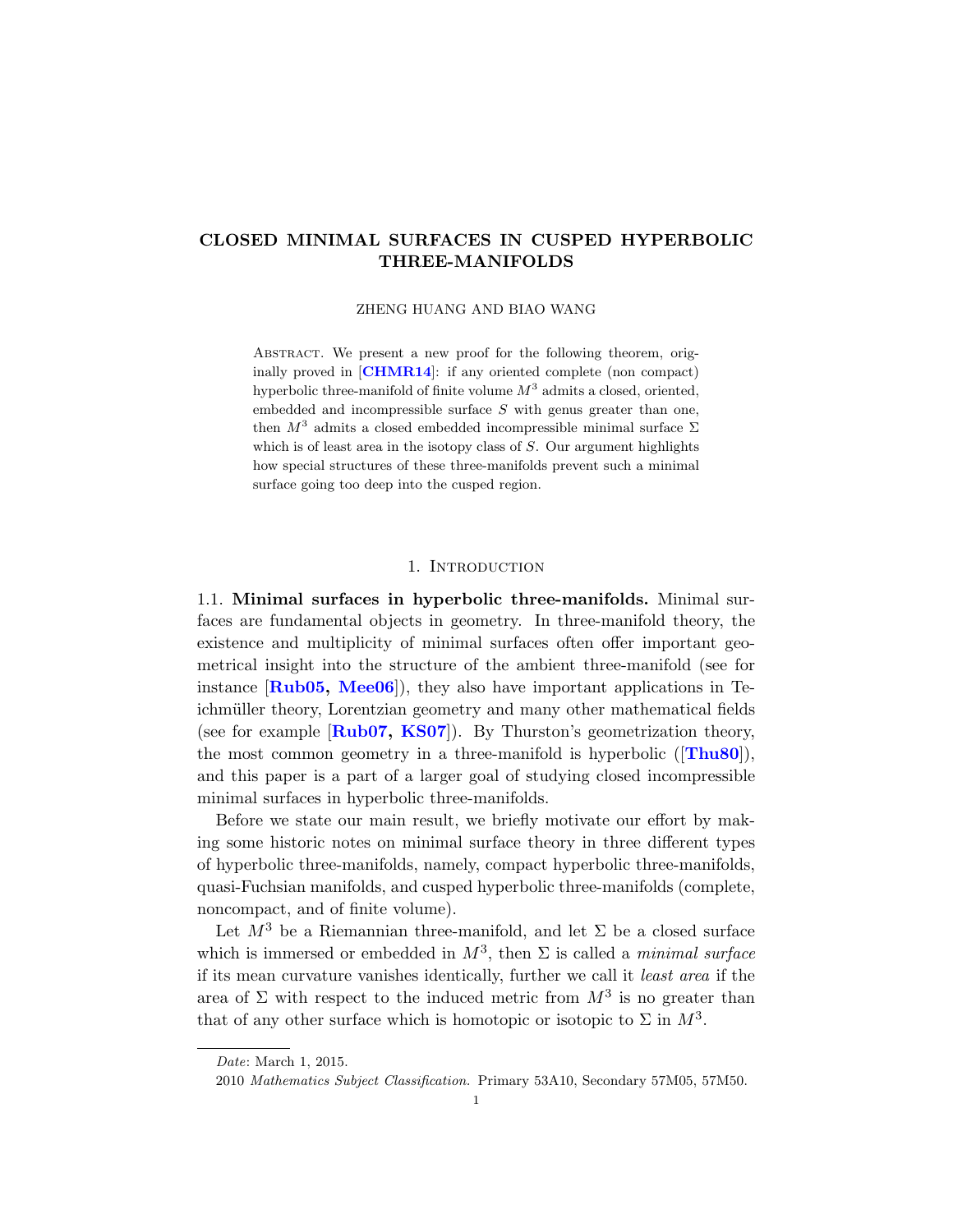A closed surface is called *incompressible* in  $M^3$  if the induced map between the fundamental groups is injective. Throughout this paper, we always assume a closed incompressible surface is of genus at least two and is oriented.

In the case when  $M^3$  is compact, Schoen and Yau ( $\text{SYY3}$ ) and Sacks and Uhlenbeck ( $[\textbf{SUS2}]$ ) showed that if  $S \subset M^3$  is a closed incompressible surface, then S is homotopic to an immersed least area minimal surface  $\Sigma$  in  $M^3$ . The techniques of  $\left[\mathbf{SY79}, \mathbf{SUS2}\right]$  extend to the case  $M^3$  is a compact (negatively curved) three-manifold with mean convex boundary (i.e.  $\partial M^3$ has non-negative mean curvature with respect to the inward normal vector), then there still exists an immersed least area minimal surface  $\Sigma$  in any isotopy class of incompressible surfaces (see [[Uhl83,](#page-19-5) [MSY82,](#page-18-3) [HS88](#page-18-4)]).

Recall that a quasi-Fuchsian manifold is a complete (of infinite volume) hyperbolic three-manifold diffeomorphic to the product of a closed surface and R. Since the convex core of any geometrically finite quasi-Fuchsian manifold is compact with mean convex boundary, one finds the existence of closed incompressible surface of least area in this class of hyperbolic three-manifolds. In [[Uhl83](#page-19-5)], Uhlenbeck initiated a systematic study of the moduli theory of minimal surfaces in hyperbolic three-manifolds, where she also studied a subclass of quasi-Fuchsian manifolds which we call almost Fuchsian.  $M^3$  is called almost Fuchsian if it admits a closed minimal surface of principal curvatures less than one in magnitude. Such a minimal surface is unique and embedded in the almost Fuchsian manifold (see also [[FHS83](#page-18-5)]), and therefore one can study the parameterization of the moduli of almost Fuchsian manifolds via data on the minimal surface (see for instance [[GHW10,](#page-18-6) [HW13,](#page-18-7) [San13](#page-19-6)]). For the uniqueness and multiplicity questions of minimal surfaces in quasi-Fuchsian manifolds, or in general hyperbolic three-manifolds, one can refer to [[And83,](#page-17-0) [Wan12,](#page-19-7) [HL12,](#page-18-8) [HW15](#page-18-9)] and references within.

This paper will address the existence question for embedded closed incompressible minimal surfaces in another important class of hyperbolic threemanifolds: cusped hyperbolic three-manifolds.  $M^3$  is called a *cusped hy*perbolic three-manifold if it is a complete non-compact hyperbolic threemanifold of finite volume. There are many examples of this type, frequently the complements of knots and links in the 3-sphere  $\mathbb{S}^3$ . Mostow rigidity theorem ([[Mos73](#page-18-10)]) extends to this class of hyperbolic three-manifolds by Prasad ( $\text{[Pra73]}$  $\text{[Pra73]}$  $\text{[Pra73]}$ ), however the techniques used in  $\text{[SY79, SUS2]}$  $\text{[SY79, SUS2]}$  $\text{[SY79, SUS2]}$  to find incompressible minimal surfaces do not. It is well-known that any cusped hyperbolic three-manifold admits infinitely many immersed closed minimal surfaces  $([Rub05])$  $([Rub05])$  $([Rub05])$ , however, they may not be embedded, nor incompressible. Using min-max theory, very recently, Collin, Hauswirth, Mazet and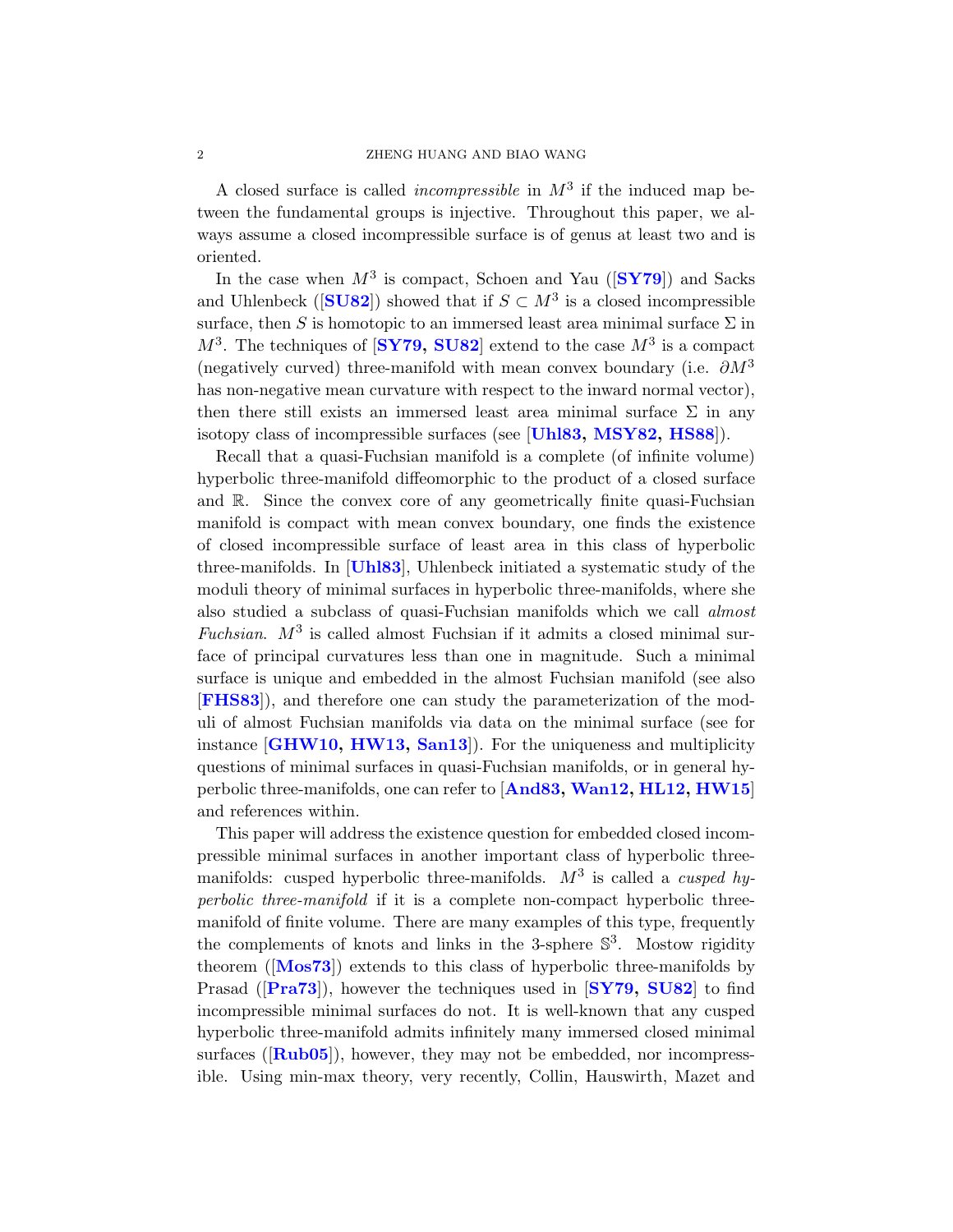Rosenberg in [[CHMR14](#page-18-0), Theorem A] proved the existence of an embedded (not necessarily incompressible) compact minimal surface in  $M^3$ . It has been a challenge to show the existence of closed embedded incompressible minimal surface in hyperbolic three-manifolds.

For the rest of the paper, we always assume  $M^3$  is an oriented cusped hyperbolic three-manifold.

1.2. Main result. In three-manifold theory, it is a question of basic interest to ask if one can deform an embedded surface in its isotopy class to some minimal surface. Among several remarkable results on minimal surface in cusped hyperbolic three-manifold, Collin, Hauswirth, Mazet and Rosenberg proved the following existence theorem:

<span id="page-2-0"></span>**Theorem 1.1** ( $[CHMR14, Theorem B]$  $[CHMR14, Theorem B]$  $[CHMR14, Theorem B]$ ). Let S be a closed orientable embedded surface in a cusped hyperbolic three-manifold which is not a 2 sphere or a torus. If S is incompressible and non-separating, then S is isotopic to an embedded least area minimal surface.

We present a new proof of this theorem by using relatively elementary tools. In the proof, we obtain quantitative estimates on how deep this least area minimal surface can reach into the cusped region of  $M^3$  (see Remark [2.2](#page-5-0)) and Corollary [5.5\)](#page-15-0). The geometric structures both in the upper-half space  $\mathbb{H}^3$  and the cusped hyperbolic three-manifold  $M^3$  play crucial role in our arguments to keep the least area minimal surface in the region not arbitrarily far into the cusp.

While there exist some cusped hyperbolic three-manifolds which do not admit any closed embedded essential surfaces  $(\mathbf{MR92})$  $(\mathbf{MR92})$  $(\mathbf{MR92})$ , it has been shown recently that any cusped hyperbolic three-manifold must admit an immersed closed essential quasi-Fuchsian surface ([[MZ08,](#page-18-13) [BC15](#page-18-14)]).

1.3. Outline of the proof. There are essentially two parts for our proof of Theorem [1.1.](#page-2-0) First we modify the hyperbolic metric in  $\mathbb{H}^3$  to obtain a submanifold of  $M^3$  in the quotient with sufficiently long cusped regions, and the modified metric around all boundaries so that the submanifold is a compact negatively curved manifold with totally geodesic boundaries. By results of [[MSY82,](#page-18-3) [HS88,](#page-18-4) [Uhl83](#page-19-5)], there is a least area minimal surface  $\Sigma$ (with respect to the new metric, not the hyperbolic metric) in the isotopy class of a closed incompressible surface  $S$  in this compact submanifold. The heart of the argument is then to guarantee it does not drift into infinity of  $M^3$ . We deploy a co-area formula (see Lemma [5.6\)](#page-16-0) as our main tool for this. We can then show that  $\Sigma$  is actually contained in the subregion of the submanifold which is still equipped with the hyperbolic metric. Hence  $\Sigma$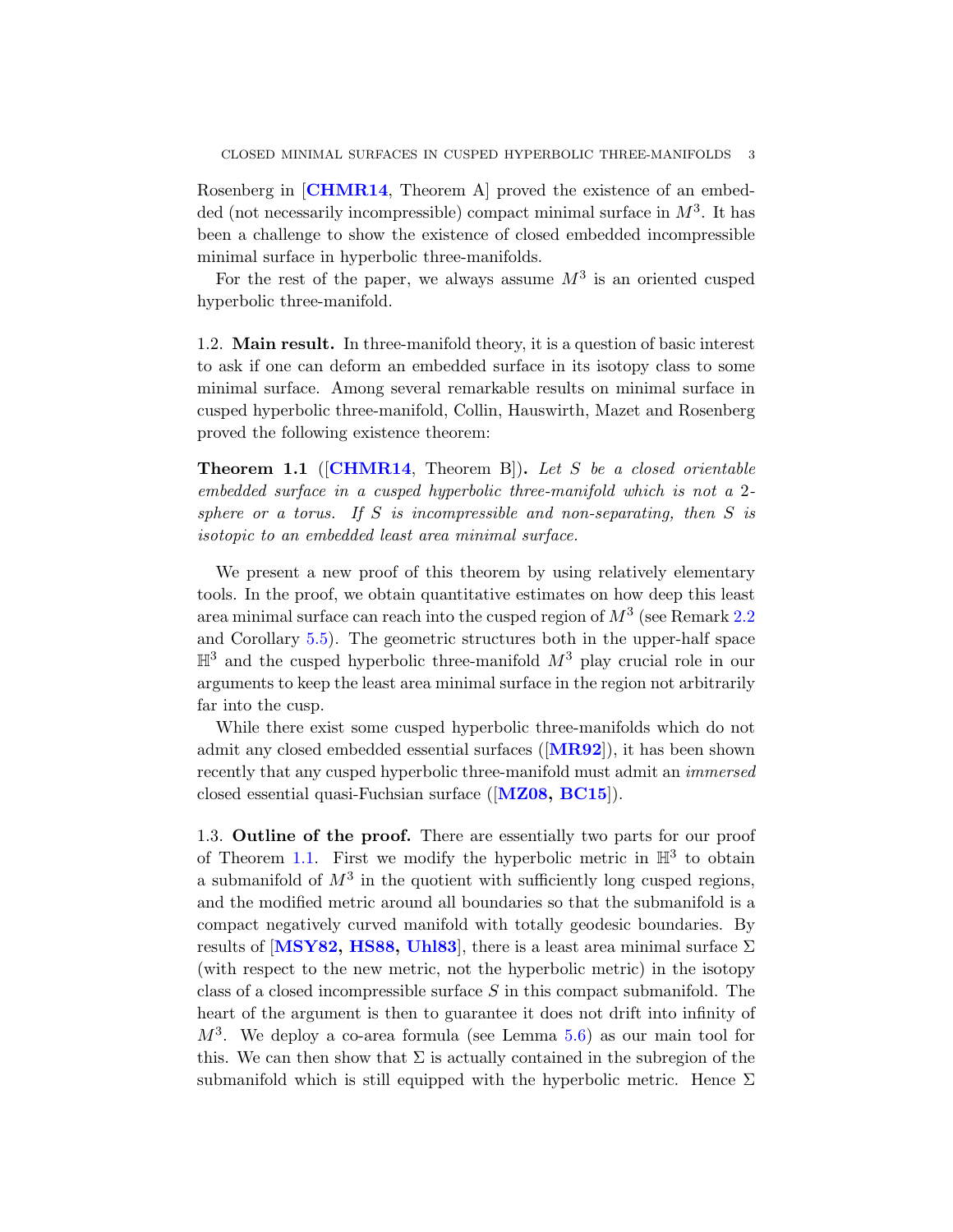is a least area minimal surface with respect to the hyperbolic metric. It is oriented as well since the surface S is non-separating.

The organization of the paper is as follows: in  $\S2$ , we cover necessary background material and fix some notations; in §3, we modify the upper-half space model of  $\mathbb{H}^3$  to set up semi-spheres as barriers for minimal surfaces in  $\mathbb{H}^3$ ; in §4, we move down to the cusped hyperbolic three-manifold  $M^3$ and its maximal cusped regions. Using the modification in previous section we obtain a truncated Riemannian three-manifold of negative curvature. Finally in §5, we prove our main result.

1.4. Acknowledgement. We would like to thank Richard Canary for helpful discussions. We also thank the support from PSC-CUNY research awards. Z. H. acknowledges supports from U.S. NSF grants DMS 1107452, 1107263, 1107367 "RNMS: Geometric Structures and Representation varieties" (the GEAR Network). It was a pleasure to discuss some aspects of this project at Intensive Period on Teichm¨uller theory and three-manifold at Centro De Giorgi, Pisa, Italy, and Workshop on Minimal Surfaces and Hyperbolic Geometry at IMPA, Rio, Brazil.

## 2. Preliminary

2.1. Kleinian groups and cusped hyperbolic three-manifolds. We will work with the upper-half space model of the hyperbolic space  $\mathbb{H}^3$ , i.e.

<span id="page-3-0"></span>
$$
\mathbb{H}^3 = \{(x, y, t) \in \mathbb{R}^3 \mid t > 0\},\,
$$

equipped with metric

(2.1) 
$$
ds^2 = \frac{dx^2 + dy^2 + dt^2}{t^2}.
$$

The hyperbolic space  $\mathbb{H}^3$  has a natural compactification:  $\overline{\mathbb{H}^3} = \mathbb{H}^3 \cup \mathbb{C}$ , where  $\hat{\mathbb{C}} = \mathbb{C} \cup \{\infty\}$  is the Riemann sphere. The orientation preserving isometry group of the upper-half space  $\mathbb{H}^3$  is given by  $PSL_2(\mathbb{C})$ , which consists of linear fractional transformations that preserve the upper-half space.

A (torsion free) discrete subgroup  $\Gamma$  of  $PSL_2(\mathbb{C})$  is called a *Kleinian group*, and the quotient space  $M^3 = \mathbb{H}^3/\Gamma$  is a complete hyperbolic three-manifold whose fundamental group  $\pi_1(M^3)$  is isomorphic to Γ. Conversely, if  $M^3$ is a complete hyperbolic three-manifold, then there exists a holonomy  $\rho$ :  $\pi_1(M^3) \to \text{PSL}_2(\mathbb{C})$  such that  $\Gamma = \rho(\pi_1(M^3))$  is a (torsion free) Kleinian group and  $M^3 = \mathbb{H}^3/\rho(\pi_1(M^3)).$ 

Mostow-Prasad's Rigidity Theorems imply that hyperbolic volume is a topological invariant for hyperbolic three-manifolds of finite volume, that is to say, these hyperbolic three-manifolds are completely determined by their fundamental groups. Jørgensen and Thurston (see [[Thu80](#page-19-2), Chapter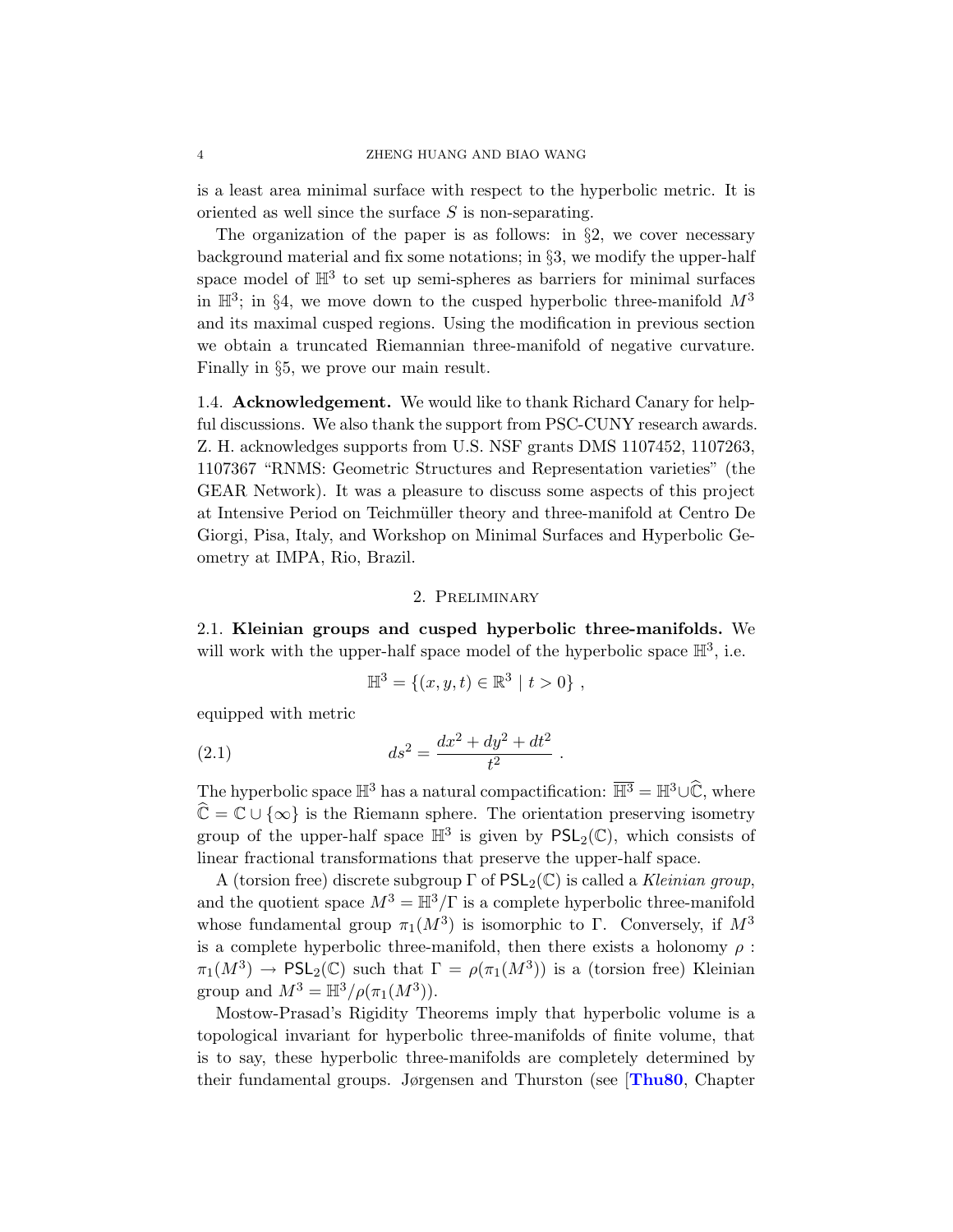5–6]) proved that the set of volumes of orientable hyperbolic three-manifolds is well ordered and of order type  $\omega^{\omega}$ . Since any non-orientable hyperbolic three-manifold is double-covered by an orientable hyperbolic three-manifold, then the set of volumes of all hyperbolic three-manifolds is also well ordered.

Many examples of the cusped hyperbolic three-manifold come from the complements of hyperbolic knots  $[\text{Thus2}, \text{Corollary } 2.5]$  on  $\mathbb{S}^3$ . In general cusped hyperbolic three-manifolds can be described as follows (see [[Thu80](#page-19-2), Theorem 5.11.1]):

Theorem 2.1. A cusped hyperbolic three-manifold is the union of a compact submanifold which is bounded by tori and a finite collection of horoballs modulo  $\mathbb{Z} \oplus \mathbb{Z}$  actions.

2.2. Maximal cusps and maximal cusped regions. In this subsection, we briefly describe the maximal cusps and maximal cusped regions of the cusped hyperbolic three-manifold  $M^3$ , and they will play important roles in our construction. For more details, one can go to for instance [[Ada05,](#page-17-1) [Mar07](#page-18-15)].

Suppose that  $M^3$  has been decomposed into a compact component (which is called the *compact core* of  $M^3$ ) and a finite set of cusps (or ends), each homeomorphic to  $T^2 \times [0, \infty)$ , where  $T^2$  represents a torus. Each cusp can be realized geometrically as the image of some horoball  $H$  in  $\mathbb{H}^3$  under the covering map from  $\mathbb{H}^3$  to  $M^3$ . If we lift any such cusp to the upper-half space model  $\mathbb{H}^3$  of the hyperbolic space, we obtain a parameter family of disjoint horoballs.

Assume first that  $M^3$  has exactly one cusp, and we lift it to the corresponding set of disjoint horoballs, each of which is the image of any other by some group element. Expand the horoballs equivariantly until two first become tangent. The projection of these expanded horoballs back to  $M^3$  is called the *maximal cusped region* of  $M^3$ , denoted by  $\mathcal{C}$ .

Assume that one such horoball  $H$  is centered about  $\infty$ . We may normalize the horoball  $H$  so that  $\partial H$  is a horizontal plane with Euclidean height one above the xy-plane. Thus  $\mathcal{H} = \{(x, y, t) \mid t \geq 1\}.$ 

Let  $\rho : \pi_1(M^3) \to \text{PSL}_2(\mathbb{C})$  be the holonomy of  $M^3$ . Then  $\Gamma = \rho(\pi_1(M^3))$ is a (torsin free) Kleinian group with parabolic elements. Let  $\Gamma_{\infty}$  be the parabolic subgroup of Γ which fixes  $\infty$ , it's then well-known that  $\Gamma_{\infty}$  is generated by two elements  $z \to z + \mu$  and  $z \to z + \nu$ , where  $\mu$  and  $\nu$  are non-trivial complex numbers which are not real multiples of each other. Obviously H is invariant under  $\Gamma_{\infty}$ , and the quotient  $\mathcal{H}/\Gamma_{\infty}$  is just the maximal cusped region  $\mathcal C$  of  $M^3$  described above. Also  $T^2 = \partial \mathcal H / \Gamma_{\infty}$  is a torus.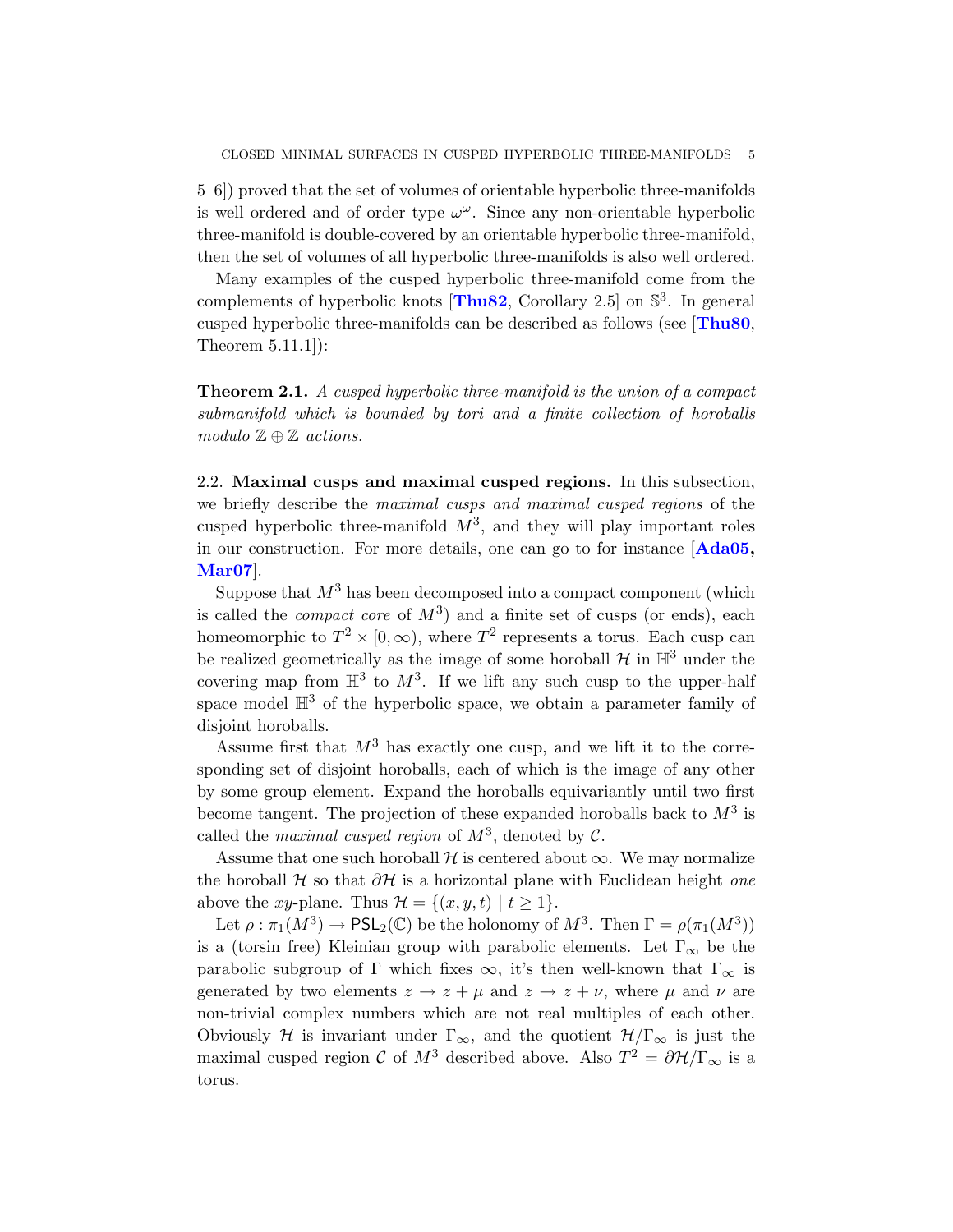The fundamental domain of the parabolic group  $\Gamma_{\infty}$  in the horoball H is denoted by  $A \times [1,\infty)$ , where  $A \subset \partial \mathcal{H}$  is a parallelogram spanned by the complex numbers  $\mu$  and  $\nu$ . It is not hard to see that the Euclidean area of A, which is given by  $Re(\mu \bar{\nu})$ , is the same as that of the torus  $T^2$ .

Recall that we may equip the horoball  $H$  with the *warped product metric*  $ds^2 = e^{-2\tau}(dx^2 + dy^2) + d\tau^2$ , by letting  $\tau = \log t$  for  $t \ge 1$ . Then the metric on the maximal cusped region  $\mathcal C$  can be written in the form

(2.2) 
$$
ds^2 = e^{-2\tau} ds_{\text{eucl}}^2 + d\tau^2 ,
$$

where  $ds^2_{\text{eucl}}$  is the standard flat metric on the torus  $T^2$  induced from that of ∂H.

If  $M<sup>3</sup>$  has more than one cusp, we define the maximal cusped region for each cusp exactly as above. It's possible that the maximal cusped regions in a cusped hyperbolic three-manifold can intersect.

Now suppose that the cusped hyperbolic three-manifold  $M^3$  has k cusps, whose maximal cusped regions are denoted by  $C_i = T_i^2 \times [0, \infty), i = 1, ..., k$ . Let  $\tau_0 > 0$  be the smallest number such that each maximal cusped region  $T_i^2 \times (\tau_0, \infty)$ ,  $i = 1, 2, \ldots, k$ , is disjoint from any other maximal cusped regions of  $M^3$ .

For any constant  $\tau \geq \tau_0$ , let  $M^3(\tau)$  be the compact subdomain of  $M^3$ which is given by

(2.3) 
$$
M^{3}(\tau) = M^{3} - \bigcup_{i=1}^{k} (T_{i}^{2} \times (\tau, \infty)) .
$$

By this construction,  $M^3(\tau)$  is a compact submanifold of  $M^3$  with concave boundary components with respect to the inward normal vectors.

For each i with  $1 \leq i \leq k$ , we lift  $M^3$  to the upper-half space model of the hyperbolic space  $\mathbb{H}^3$  such that one horoball  $\mathcal{H}_i$  corresponding to the maximal cusped region  $\mathcal{C}_i$  is centered at  $\infty$  and  $\partial \mathcal{H}_i$  passes through the point  $(0, 0, 1)$ . Suppose that  $\Gamma^i_{\infty}$  is the subgroup of  $\Gamma$ , which is generated by two elements  $z \to z + \mu_i$  and  $z \to z + \nu_i$ , where  $\mu_i$  and  $\nu_i$  are non-trivial complex numbers that are not real multiples of each other.

<span id="page-5-1"></span>Now we may define a constant as follows:

(2.4) 
$$
L_0 = \max \{ e^{\tau_0}, |\mu_1| + |\nu_1|, \dots, |\mu_k| + |\nu_k| \} > 0.
$$

<span id="page-5-0"></span>**Remark 2.2.** Note that this constant only depends on  $M^3$ . We will prove that the closed incompressible least area minimal surface  $\Sigma$  in Theorem [1.1](#page-2-0) is contained in  $M^3(\tau_3)$ , where  $\tau_3 = \log(3L_0)$ , if the prescribed embedded incompressible surface S is contained in  $M^3(\tau_1)$ .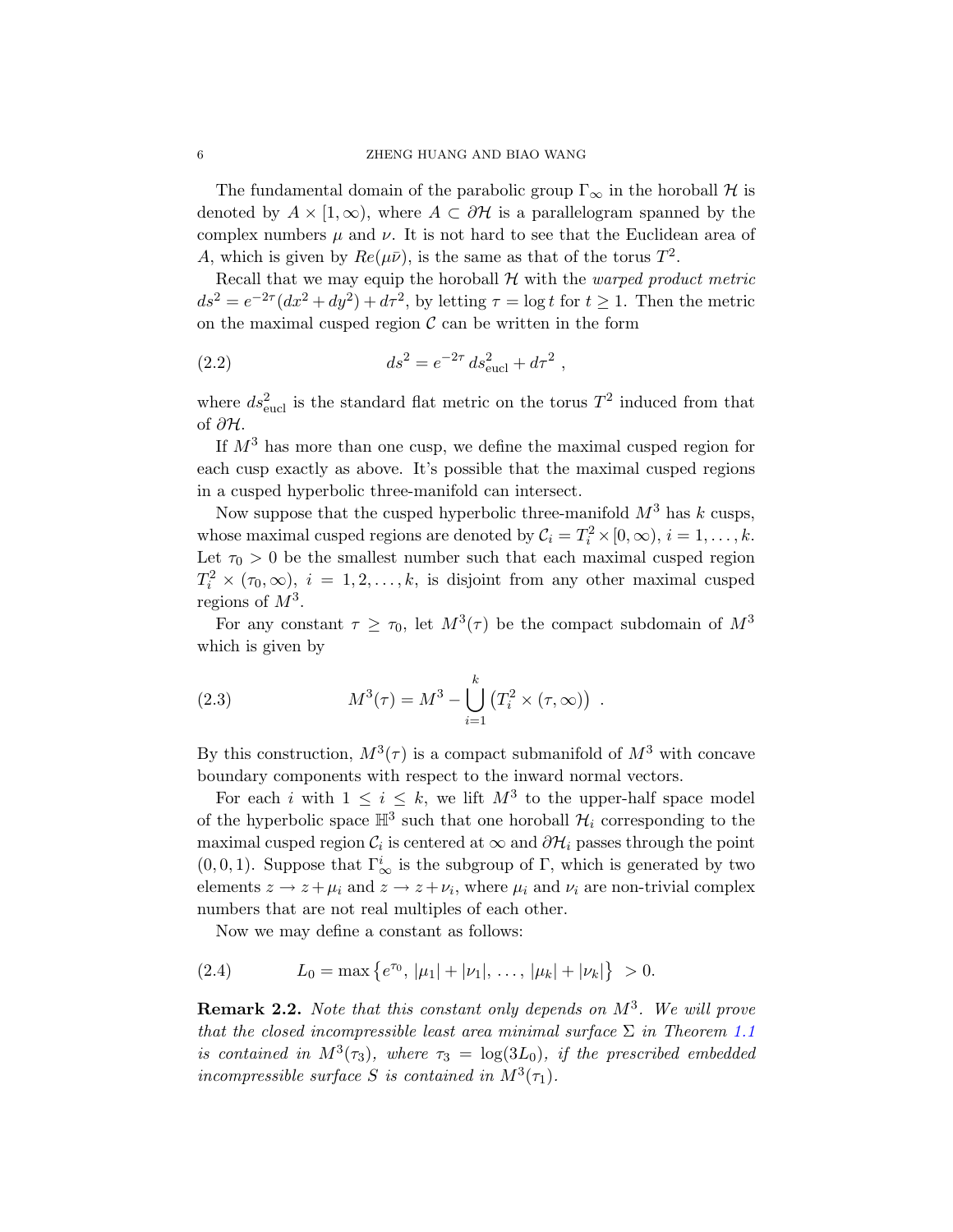3. Constructing Barriers in Hyperbolic Three-space

In this section we work entirely in the hyperbolic space  $\mathbb{H}^3$  instead of the quotient cusped hyperbolic three-manifold  $M^3$ . Our goal will be to construct semi-spheres in  $\mathbb{H}^3$  which can be used as barriers for minimal surfaces. To do this, we will first modify the standard hyperbolic metric on  $\mathbb{H}^3$  to get a new metric which is non-positively curved. This procedure gives us the flexibility we need to obtain barriers.

3.1. Modifying the hyperbolic space. For fixed constants  $L_2 > L_1 > 0$ , we define a smooth cut-off function  $\varphi : (0, \infty) \to [0, \infty)$  as follows:

- (i)  $\varphi(t) = \frac{1}{t}$ , if  $0 < t \le L_1$ ;
- (ii)  $\varphi(t)$  is is strictly decreasing on  $[L_1, L_2)$ , with  $\varphi(L_1) = \frac{1}{L_1}$  and  $\varphi(L_2) = 0;$
- (iii)  $\varphi(t) \equiv 0$  if  $t \geq L_2$ ;
- (iv) We also require  $\varphi$  to satisfy the following inequality:

(3.1) 
$$
0 \le \varphi(t) \le \frac{1}{t}, \quad \text{for all } t > 0.
$$

<span id="page-6-1"></span>

<span id="page-6-0"></span>FIGURE 1. A graph of  $\varphi(t)$ 

We now define another smooth function  $f(t) : (0, \infty) \to (0, \infty)$  by solving the following equation:

(3.2) 
$$
\frac{f'(t)}{f(t)} = \varphi(t) , \text{ for all } t > 0.
$$

And it is then easy to see that we may require  $f(t)$  to satisfy the following:

- (i)  $f(t) = t$ , if  $0 < t \leq L_1$ ;
- (ii)  $f(t)$  is strictly increasing on the interval  $(L_1, L_2)$ ;
- (iii)  $f(t)$  is a constant, if  $t \geq L_2$ .

Now we consider an upper-half space model of the modified hyperbolic space  $(\mathbb{U}^3, \bar{g})$ , constructed as follows:

(i)  $\mathbb{U}^3 = \mathbb{R}^3_+ = \{(x, y, t) \in \mathbb{R}^3 \mid t > 0\},\$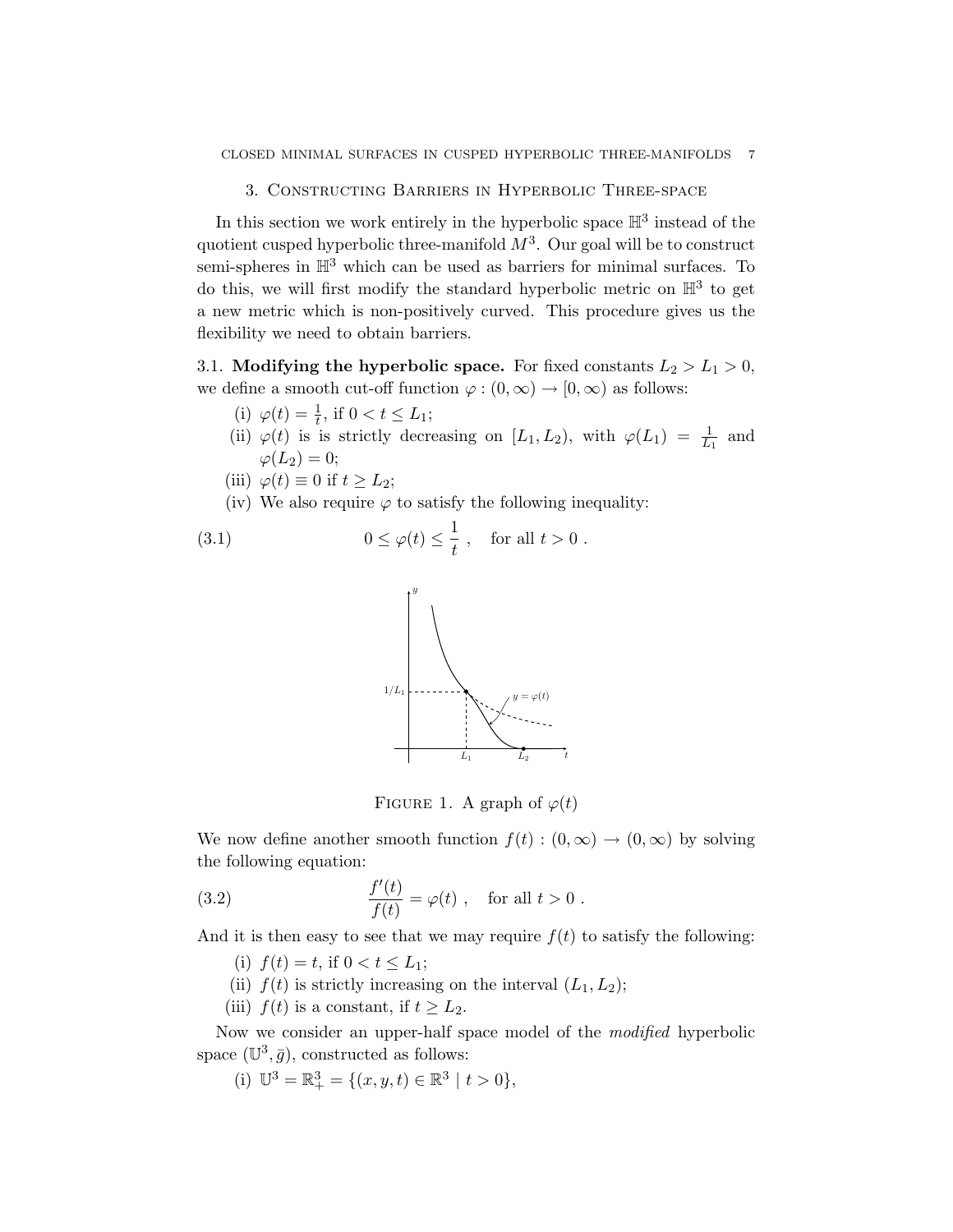

<span id="page-7-0"></span>FIGURE 2. A graph of  $f(t)$ 

(ii) with the new metric given by

(3.3) 
$$
\bar{g}(x, y, t) = \frac{dx^2 + dy^2 + dt^2}{(f(t))^2}.
$$

Comparing with the standard hyperbolic metric  $(2.1)$  on  $\mathbb{H}^3$ , one sees that  $\bar{g}$  is just the hyperbolic metric for  $t \in (0, L_1]$ , and flat beyond  $t = L_2$ . In fact, we have the following result, which was not explicitly listed but can be derived from the proof of  $\mathbf{Zh099}$ , Theorem 4.1.. We include a proof here for the sake of completeness.

<span id="page-7-1"></span>**Proposition 3.1.** [[Zho99](#page-19-9)] The upper-half space  $(\mathbb{U}^3, \bar{g})$  is non-positively curved.

*Proof.* Recalling from  $(3.3)$ , we may choose a local coordinate system such that  $\bar{g}_{ij} = \frac{\delta_{ij}}{f(t)}$  $\frac{\partial ij}{f(t)^2}$ , for  $\{i, j\} = \{1, 2, 3\}$ . We can then workout the Christoffel symbols  $\{\bar{\Gamma}_{ij}^k\}$  with respect to this metric  $\bar{g}$  according to the formula:

$$
\bar{\Gamma}_{ij}^k = \frac{1}{2}\bar{g}^{km}(\bar{g}_{mi,j} + \bar{g}_{mj,i} - \bar{g}_{ij,m}).
$$

We find these Christoffel symbols are:

- (i)  $\overline{\Gamma}_{13}^1 = \overline{\Gamma}_{31}^1 = \overline{\Gamma}_{23}^2 = \overline{\Gamma}_{32}^3 = \overline{\Gamma}_{33}^3 = -\frac{f'(t)}{f(t)}$  $\frac{f^{\prime}\left( t\right) }{f(t)},$ (ii)  $\overline{\Gamma}_{11}^3 = \overline{\Gamma}_{22}^3 = \frac{f'(t)}{f(t)}$  $\frac{f(t)}{f(t)}$ , and
- (iii) all others are equal to 0.

One can then verify the sectional curvatures of the space  $(\mathbb{U}^3, \bar{g})$  at a point  $(x, y, t)$  are given by

(3.4) 
$$
K_{12} = -(f'(t))^2
$$
, and  $K_{13} = K_{23} = f''(t)f(t) - (f'(t))^2$ .

Note that, by  $(3.2)$ , we have

$$
\frac{f''(t)f(t) - (f'(t))^2}{f^2(t)} = \left(\frac{f'(t)}{f(t)}\right)' = \varphi'(t) \le 0 \;, \quad \text{for all } t > 0 \;.
$$

Therefore the space  $(\mathbb{U}^3, \bar{g})$  is non-positively curved.

 $\Box$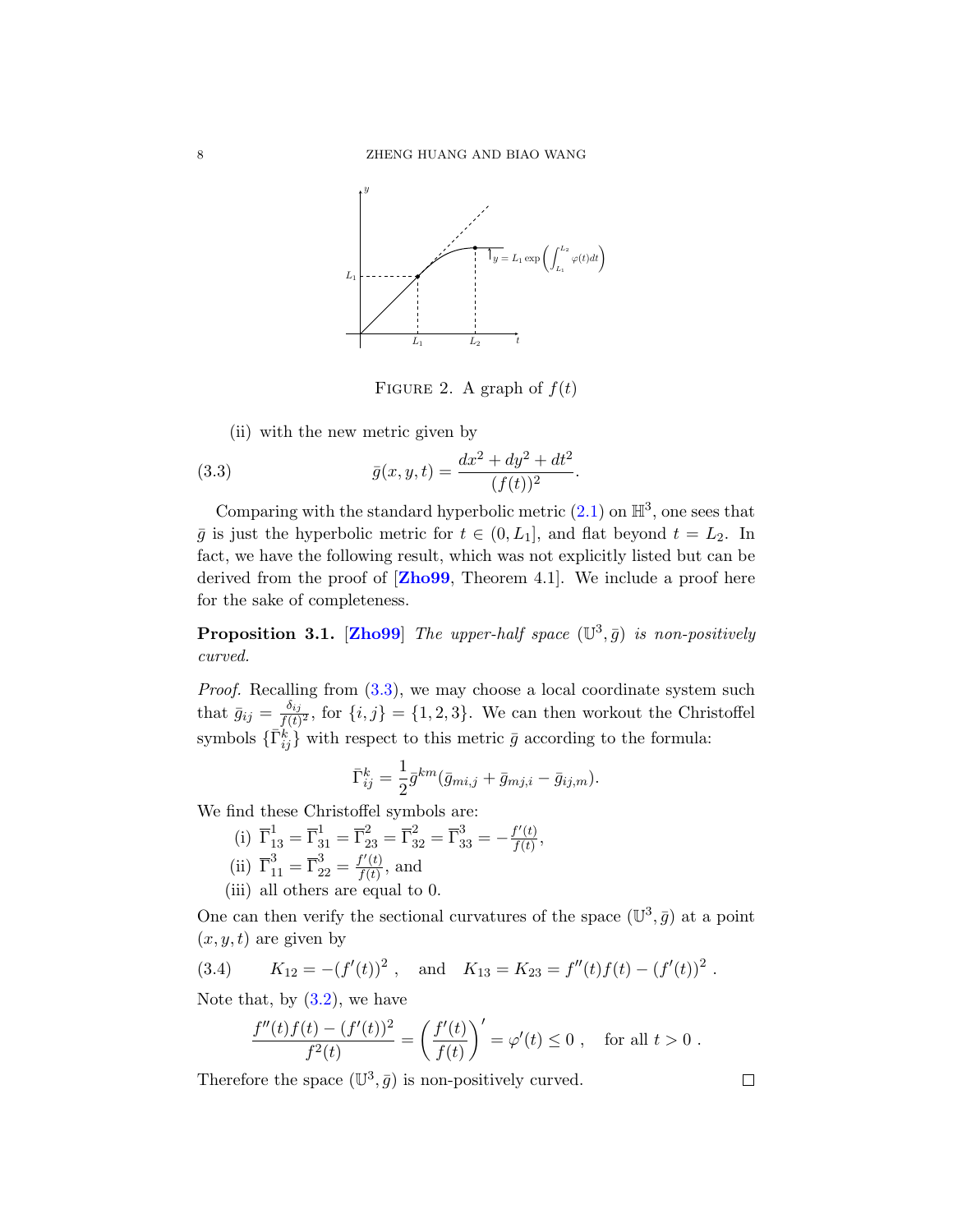We need to calculate the principal curvatures of some surfaces immersed in  $(\mathbb{U}^3, \bar{g})$ , if these surfaces are special with respect to to a metric that is conformal to  $\bar{g}$  in  $\mathbb{U}^3$ . The tool can be found in the following more general lemma:

<span id="page-8-0"></span>**Lemma 3.2** ([Lop13]). For  $m \geq 3$ , let  $(\mathcal{M}, g)$  be an m-dimensional Riemannian manifold and let  $\sigma : \mathcal{M} \to \mathbb{R}^+$  be a smooth positive function on M. Define the metric  $\bar{g} = \sigma^2 g$ . Let  $\iota : S \to M$  be an immersion of an orientable hypersurface. If  $\kappa$  is a principal curvature of  $(S, \iota^*g)$  with respect to the unit normal vector field N, and then

<span id="page-8-1"></span>(3.5) 
$$
\bar{\kappa} = \frac{\kappa}{\sigma} - \frac{1}{\sigma^2} \nabla_N \sigma
$$

is a principal curvature of  $(S, \iota^* \bar{g})$  with respect to the unit normal vector field  $\overline{N} = N/\sigma$ , and  $\nabla_N \sigma$  is the covariant derivative of  $\sigma$  along N.

By Proposition [3.1,](#page-7-1) we know that the space  $(\mathbb{U}^3, \bar{g})$  is non-positively curved. We now want to understand the structure of some special figures in  $(\mathbb{U}^3, \bar{g})$ . This will become important in Theorems [4.1](#page-11-0) and [4.2:](#page-11-1) we need to construct a submanifold in  $M^3$  is of negative curvature and it is a quotient from a subregion in  $\mathbb{H}^3$  by the same Kleinian group.

<span id="page-8-2"></span>**Theorem 3.3.** The subspace  $\{(x, y, t) \in \mathbb{U}^3 \mid 0 < t \leq L_2\}$  is a negatively curved space (with respect to the metric  $\bar{g}$ ), with a totally geodesic boundary  $\{(x, y, t) \in \mathbb{U}^3 \mid t = L_2\}$ . Furthermore, any horizontal plane in  $(\mathbb{U}^3, \bar{g})$  is either convex with respect to the upward normal vector  $N = (0, 0, 1)$ , or totally geodesic.

*Proof.* To apply Lemma [3.2,](#page-8-0) on the space  $\mathbb{U}^3$ , the metric g will be designated as the Euclidean metric, and the conformal factor  $\sigma(x, y, t) = \frac{1}{f(t)}$ , where  $f(t)$  is defined previously, and  $\bar{g} = \frac{g}{f_2}$  $\frac{g}{f^2(t)}$  is the modified metric on  $\mathbb{U}^3$  which is nonpositively curved in Proposition [3.1.](#page-7-1)

For any horizontal plane that passes through  $(0, 0, t)$ , its unit normal vector at the point  $(x, y, t)$  with respect to the Euclidean metric q is given by  $N(x, y, t) = (0, 0, 1).$ 

Since

$$
\nabla_N(1/f(t)) = \text{grad}(1/f(t)) \cdot N = -\frac{f'(t)}{f^2(t)},
$$

where grad is the gradient with respect to the Euclidean metric  $q$  and  $\cdot$ denotes the Euclidean inner product of vectors, then by  $(3.5)$ , we find the principal curvatures of the plane with respect to the new metric  $\bar{q}$ 

$$
\overline{\kappa}_i(x, y, t) = 0 - f^2(t) \left(-\frac{f'(t)}{f^2(t)}\right) = f'(t) , \quad i = 1, 2.
$$

By the construction of the function  $f(t)$ , we have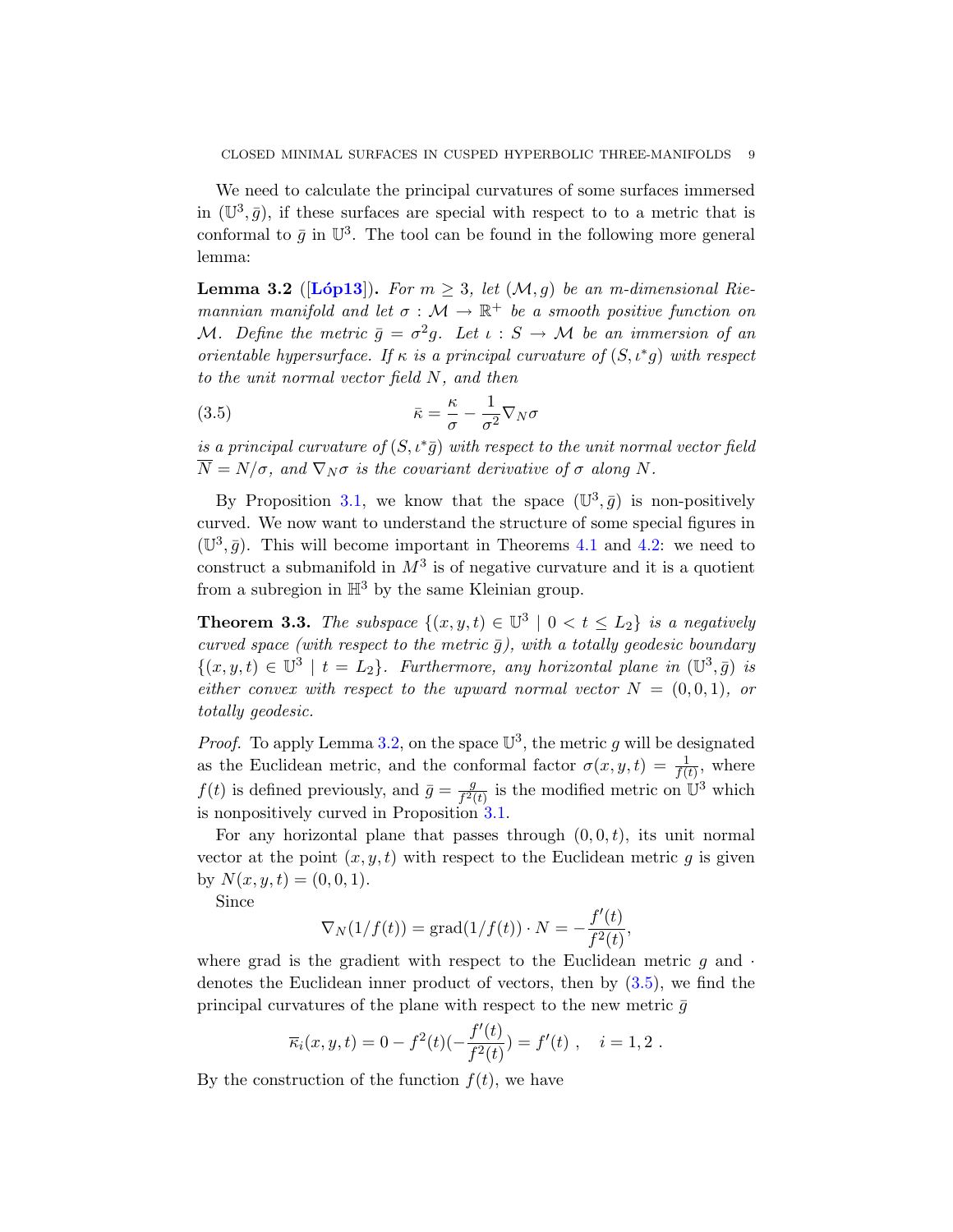- $f'(t) > 0$  if  $0 < t < L_2$ , and
- $f'(t) \equiv 0$  if  $t \geq L_2$ .

Therefore any horizontal plane through the  $(0, 0, t)$  is either convex with respect to the normal vector  $N = (0, 0, 1)$  if  $0 < t < L_2$ , or totally geodesic if  $t \geq L_2$ . П

<span id="page-9-0"></span>Remark 3.4. Similarly one can show that any vertical plane is totally geodesic, and any vertical straight line is a geodesic with respect to the new metric  $\bar{q}$ .

3.2. Barriers. The following result guarantees that semi-spheres in  $(\mathbb{U}^3, \bar{g})$ can be used as the barrier surfaces to prevent the least area minimal surface  $\Sigma$  from entering into each cusped region of  $M^3$  too far.

<span id="page-9-1"></span>**Theorem 3.5.** For any positive constant  $r$ , let

$$
S_{+}^{2}(r) = \{(x, y, t) \mid x^{2} + y^{2} + t^{2} = r^{2}, t > 0\}
$$

be a semi-sphere in  $(\mathbb{U}^3, \bar{g})$  with radius r. Then  $S^2_+(r)$  is non-concave with respect to the inward normal vector field, i.e. the principal curvatures of  $S_+^2(r)$  are nonnegative with respect to the inward normal vector field.

*Proof.* Let g again denote the standard Euclidean metric on  $\mathbb{R}^3_+$ . At a point  $p = (x, y, \sqrt{r^2 - x^2 - y^2})$  on  $S_+^2(r)$ , the inward normal vector field on the semi-sphere  $S^2_+(r)$  with respect to the Euclidean metric g is given by

$$
N(p) = \left(-\frac{x}{r}, -\frac{y}{r}, -\frac{\sqrt{r^2 - x^2 - y^2}}{r}\right)
$$

.

The principal curvatures  $\kappa_1$  and  $\kappa_2$  of  $S^2_+(r) \subset (\mathbb{R}^3_+, g)$  with respect to the normal vector N are identically equal to  $\frac{1}{r}$ .

As in the proof of Theorem [3.3,](#page-8-2) we set  $\sigma(x, y, t) = \frac{1}{f(t)}$ , where the positive function  $f(t)$  is defined by solving the equation [\(3.2\)](#page-6-0). Let  $\overline{\kappa}_i$  (i = 1, 2) be the principal curvatures of  $S^2_+(r) \subset (\mathbb{U}^3, \bar{g})$  at p with respect to an orientation  $\overline{N}(p) = f\left(\sqrt{r^2 - x^2 - y^2}\right) N(p).$ 

Now we apply [\(3.5\)](#page-8-1), the principal curvatures  $\overline{\kappa}_i$  (i = 1,2) at p are then given by:

$$
\overline{\kappa}_{i}(p) = f\left(\sqrt{r^{2} - x^{2} - y^{2}}\right) \cdot \frac{1}{r} - f'\left(\sqrt{r^{2} - x^{2} - y^{2}}\right) \cdot \frac{\sqrt{r^{2} - x^{2} - y^{2}}}{r}
$$
\n
$$
= \frac{f\left(\sqrt{r^{2} - x^{2} - y^{2}}\right)}{r} \left\{1 - \varphi\left(\sqrt{r^{2} - x^{2} - y^{2}}\right)\sqrt{r^{2} - x^{2} - y^{2}}\right\}
$$
\n
$$
\geq 0,
$$

where we use the property  $(3.1)$ . This completes the proof.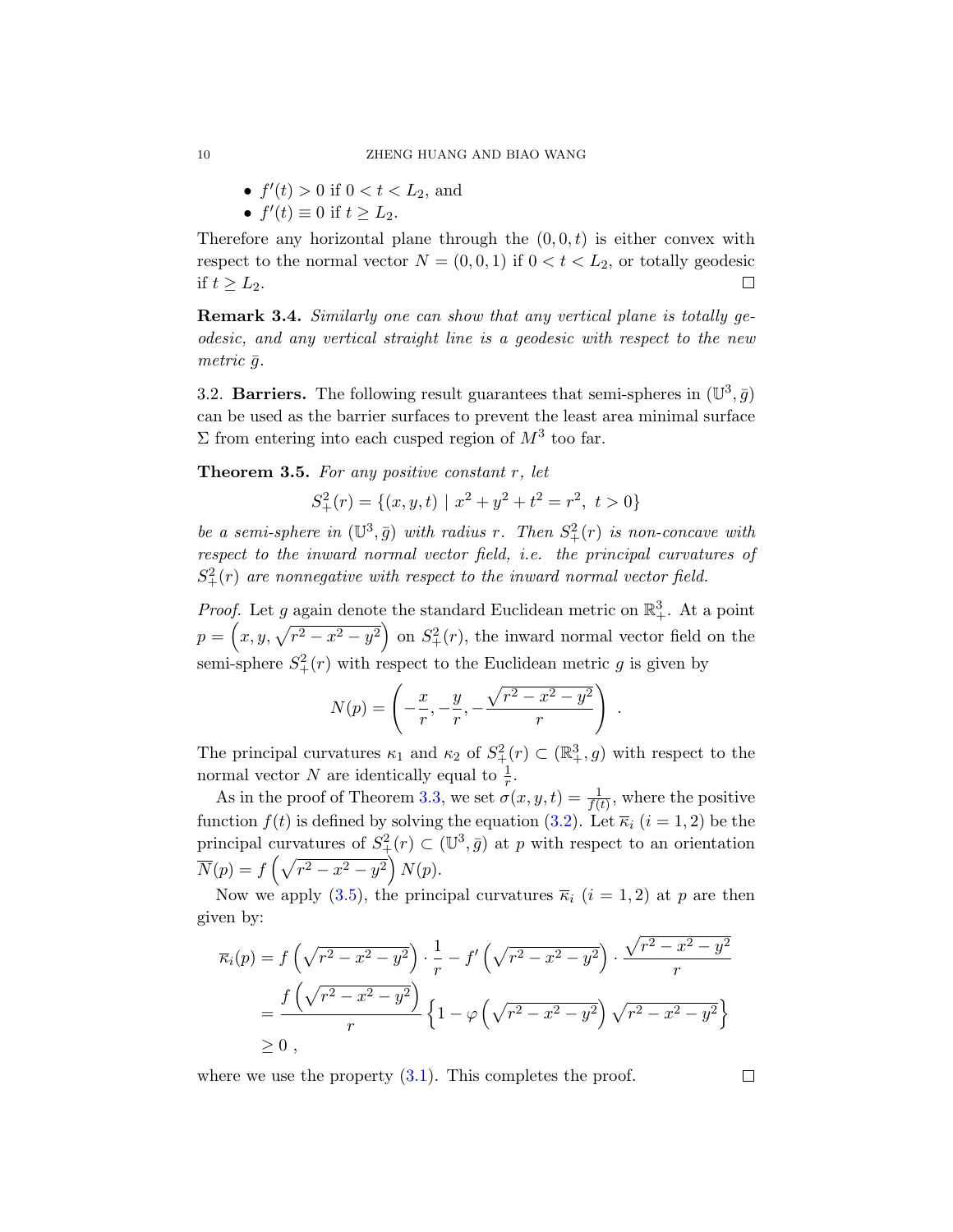4. Truncating Cusped Hyperbolic three-manifold

We want to construct a submanifold in a cusped hyperbolic three-manifold  $M<sup>3</sup>$  whose boundary components are concave with respect to the inward normal vectors. The idea is to remove some horoballs of certain sizes from  $\mathbb{H}^3$  in §4.1, then modify the hyperbolic metric in the remaining regions according to previous section, and we have to of course verify, in §4.2, that the Kleinian group  $\Gamma$  of  $M^3$  preserves the new metric (otherwise we get a different hyperbolic three-manifold in the quotient).

4.1. Truncated hyperbolic space. As before we assume that the cusped hyperbolic three-manifold  $M^3$  has k cusps, whose maximal cusped regions are denoted by  $C_i = T_i^2 \times [0, \infty)$ ,  $i = 1, ..., k$ . We also denote  $\rho : \pi_1(M^3) \to$ PSL<sub>2</sub>(C) as the holonomy so that  $\Gamma = \rho(\pi_1(M^3))$  is a Kleinian group.

For the *i*-th cusped region  $T_i^2 \times [\tau, \infty)$ , let  $\mathcal{H}_i(\tau)$  be the corresponding horoball centered at  $\infty$ , whose boundary is a horizontal plane passing through the point  $(0, 0, e^{\tau})$ , i.e.

<span id="page-10-0"></span>(4.1) 
$$
\mathcal{H}_i(\tau) = \{(x, y, t) \in \mathbb{H}^3 \mid t \ge e^{\tau}\}.
$$

In particular,  $\mathcal{H}_i(0)$  is the corresponding (maximal) horoball  $\mathcal{H}_i$  centered at  $\infty$ . We also denote  $\mathcal{H}^{\circ}_{i}(\tau)$  as the interior of [\(4.1\)](#page-10-0).

Recall that  $\tau_0 > 0$  is the smallest number such that each maximal cusped region  $T_i^2 \times (\tau_0, \infty), i = 1, 2, ..., k$ , is disjoint from any other maximal cusped regions of  $M^3$ . When  $\tau \geq \tau_0$ , the subset  $\Omega(\tau)$  of  $\mathbb{H}^3$  is obtained by removing a disjoint collection of open horoballs, namely,

(4.2) 
$$
\Omega(\tau) = \mathbb{H}^3 - \bigcup_{i=1}^k \bigcup_{\gamma \in \Gamma} \gamma \left( \mathcal{H}_i^{\circ}(\tau) \right)
$$

is called a *truncated hyperbolic* 3-space (see  $[\textbf{BH99}, p.362]$  $[\textbf{BH99}, p.362]$  $[\textbf{BH99}, p.362]$ ).

It is clear that  $\Omega(\tau)$  is invariant under Γ, so

(4.3) 
$$
\Omega(\tau)/\Gamma = M^3(\tau) .
$$

We define four constants

<span id="page-10-1"></span>(4.4) 
$$
\tau_j = \log(j \cdot L_0), \text{ for } j = 1, 2, 3, 4,
$$

where the constant  $L_0$  is defined by [\(2.4\)](#page-5-1). Note that by this definition [\(4.4\)](#page-10-1) and by [\(2.4\)](#page-5-1), we have  $\tau_4 > \tau_3 > \tau_2 > \tau_1 \geq \tau_0 > 0$ .

We are particularly interested in the subregion  $\Omega(\tau_4)$ , and we define a new metric on it as follows:

(i) We equip the subregion  $\Omega(\tau_3)$  with the standard hyperbolic metric.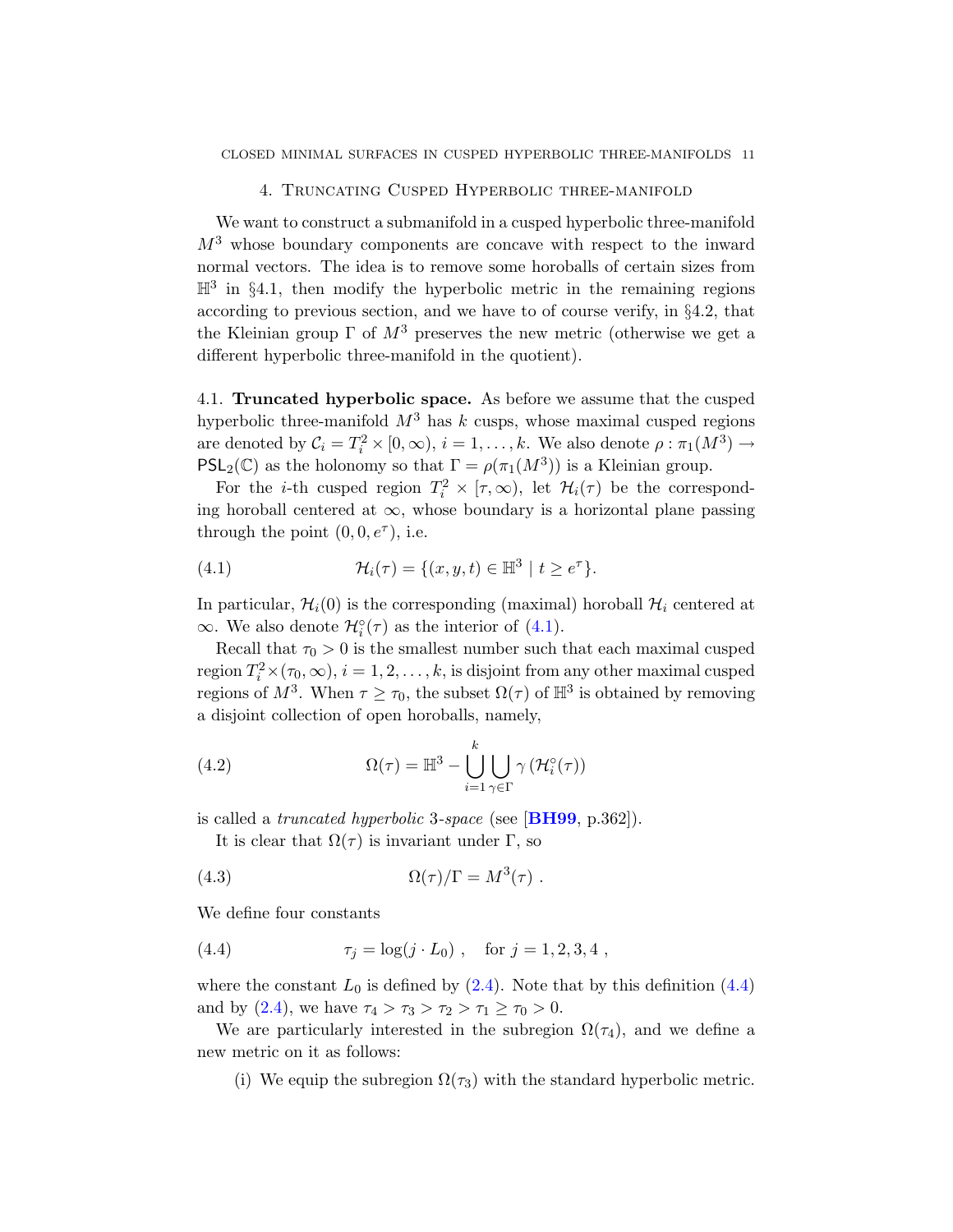(ii) The subregion  $\Omega(\tau_4)\backslash\Omega^{\circ}(\tau_3)$  (where  $\Omega^{\circ}(\tau_3)$  is the interior of  $\Omega(\tau_3)$ ) consists of countably infinitely many disjoint subregions which can be divided into k families  $\mathscr{H}_1, \ldots, \mathscr{H}_k$ , such that each family  $\mathscr{H}_i$  is the lift of the cusped subregion  $T_i^2 \times [\tau_3, \tau_4]$ .

For an element  $U_i \in \mathcal{H}_i$ , we may assume that it can be described as

<span id="page-11-2"></span>(4.5) 
$$
U_i = \{(x, y, t) \in \mathbb{H}^3 \mid 3L_0 \le t \le 4L_0\}.
$$

We equip the region  $U_i$  with the new metric

<span id="page-11-3"></span>(4.6) 
$$
d\overline{s}^2 = \frac{dx^2 + dy^2 + dt^2}{(f(t))^2} ,
$$

where the function f is defined on  $[3L_0, 4L_0]$  just as in §2 (i.e.  $L_1 = 3L_0$ and  $L_2 = 4L_0$ . Similarly we may define the same new metric on the other elements in  $\mathcal{H}_i$ , and so on the elements from the other families.

We denote  $\bar{g}$  the new metric on the space  $\Omega(\tau_4)$ . Now we apply Theorem [3.3](#page-8-2) to arrive at the following:

<span id="page-11-0"></span>**Theorem 4.1.** The compact space  $(\Omega(\tau_4), \bar{g})$  is a negatively curved space with (countably infinitely many) totally geodesic boundary components.

4.2. The Kleinian group. We now show the Kleinian group  $\Gamma$  preserves the new metric  $\bar{g}$  on  $\Omega(\tau_4)$ . More precisely,

<span id="page-11-1"></span>**Theorem 4.2.** The group  $\Gamma$  is a subgroup of  $\textsf{Isom}(\Omega(\tau_4), \bar{g})$ , the isometry group of  $\Omega(\tau_4)$  with respect to the negatively curved metric  $\bar{g}$ .

*Proof.* Let p and q be two points in  $\Omega(\tau_4)$ , and we need to show that  $d(p,q) = d(\gamma(p), \gamma(q))$  for any element  $\gamma \in \Gamma$ , where  $d(\cdot, \cdot)$  denotes the distance function with respect to the new metric  $\bar{g}$ .

By Theorem [4.1,](#page-11-0) the manifold  $(\Omega(\tau_4), \bar{g})$  is negatively curved. Then there is a unique geodesic  $c : [0, L] \to (\Omega(\tau_4), \bar{g})$  parameterized by arc length, such that  $c(0) = p$  and  $c(L) = q$ . If the geodesic  $c([0, L])$  is totally contained in  $\Omega(\tau_3)$ , we are done by the definition of the function  $f(t)$  (note that  $f(t) = t$ for  $t \in (0, 3L_0)$ . If  $c([0, L])$  is entirely contained in any component of  $\Omega(\tau_4) - \Omega^{\circ}(\tau_3)$ , then  $f(t)$  is a strictly increasing function and  $\gamma$  preserves the distance.

In general the geodesic  $c$  is expressed as a chain of non-trivial paths  $c_1, \ldots, c_n$ , each parameterized by arc length, such that

- (i) each of the paths  $c_i$  is either a hyperbolic geodesic or else its image is contained in one component of  $\Omega(\tau_4) - \Omega^{\circ}(\tau_3)$ ;
- (ii) if  $c_i$  is a hyperbolic geodesic then the image of  $c_{i+1}$  is contained in one component of  $\Omega(\tau_4) - \Omega^{\circ}(\tau_3)$ , and vice versa.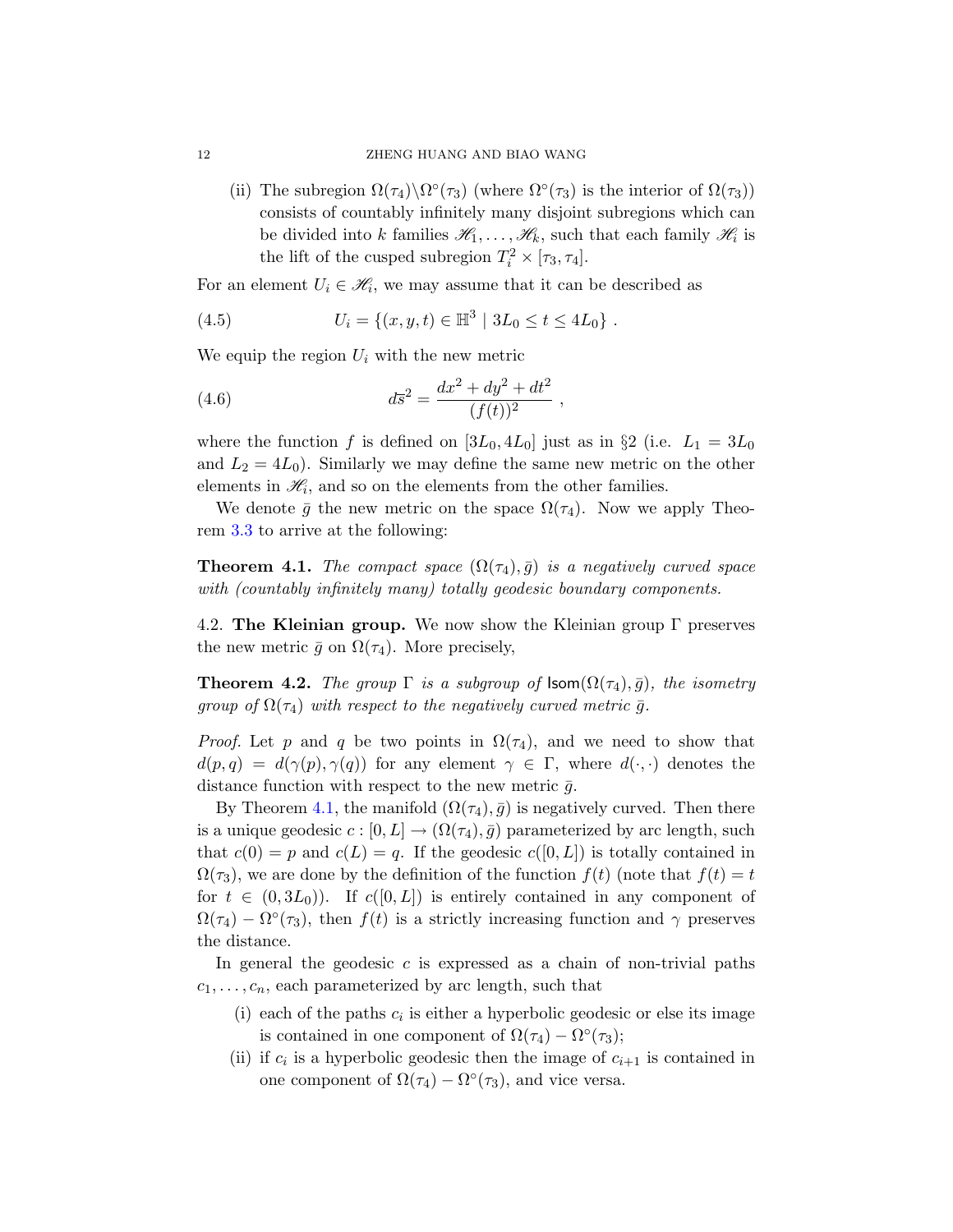Suppose that each geodesic segment  $c_i$  is parameterized by  $c_i(s) = c(s)$ for  $s \in [s_{i-1}, s_i]$ , where  $0 = s_0 < s_1 < \cdots < s_n = L$  is a partition of the interval [0, L]. Then we write  $c = c_1 * c_2 * \cdots * c_n$  in the sense that  $c(s) = c_i(s)$  if  $s \in [s_{i-1}, s_i]$ . By the above argument, we have that each curve  $\gamma \circ c_i : [s_{i-1}, s_i] \to (\Omega(\tau_4), \bar{g})$  is a geodesic for  $i = 1, \ldots, n$ .

We need to show that the curve  $\gamma \circ c = (\gamma \circ c_1) * \cdots * (\gamma \circ c_n)$  is a geodesic from  $\gamma(p)$  to  $\gamma(q)$ . We will proceed by induction. To start,  $(\gamma \circ c_1)$ is a geodesic segment. Now suppose that  $(\gamma \circ c_1) * \cdots * (\gamma \circ c_{j-1})$  is a geodesic segment, and  $(\gamma \circ c_1) * \cdots * (\gamma \circ c_{j-1}) * (\gamma \circ c_j)$  is not a geodesic segment, then there exists a (unique) geodesic  $c' : [0, s_j] \to (\Omega(\tau_4), \bar{g})$  such that  $c'(0) = \gamma(p)$  and  $c'(s_j) = \gamma(c(s_j))$ , and furthermore the  $\bar{g}$ -length of  $c'([0, s_j]) < s_j$ . However,  $\Gamma$  is a subgroup of  $PSL(2, \mathbb{C})$ , whose elements are conformal, therefore they preserve the angle. Now three geodesic segments  $(\gamma \circ c_1) * \cdots * (\gamma \circ c_{j-1})([s_0, s_{j-1}]), \ \gamma \circ c_j([s_{j-1}, s_j])$  and  $c'([0, s_j])$  would form a geodesic triangle whose sum of its inner angles is  $\geq \pi$ . This is a contradiction.

Therefore  $\gamma \circ c = (\gamma \circ c_1) * \cdots * (\gamma \circ c_n)$  is a geodesic segment from  $\gamma(p)$ to  $\gamma(q)$ , and then  $d(\gamma(p), \gamma(q)) = L = d(p, q)$ .  $\Box$ 

As a corollary, we consider the resulting quotient manifold:

<span id="page-12-0"></span>**Corollary 4.3.** The manifold  $M^3(\tau_4) = \Omega(\tau_4)/\Gamma$  can be equipped with a new metric induced from the covering space, still denoted by  $\bar{g}$ , such that  $(M^3(\tau_4), \bar{g})$  is a compact negatively curved three-manifold with totally geodesic boundary components.

By [[MSY82,](#page-18-3) [HS88,](#page-18-4) [Uhl83](#page-19-5)], we have a closed incompressible least area minimal surface  $\Sigma$  contained in  $(M^3(\tau_4), \bar{g})$ , which is isotopic to S in  $(M^3(\tau_4), \bar{g})$ . It is oriented since we assumed S is nonseparating. We will prove that actually  $\Sigma \subset (M^3(\tau_3), \bar{g})$ , which means that  $\Sigma$  is a least area minimal surface with respect to the hyperbolic metric. We now make a special remark here on the submanifold  $(M^3(\tau_3), \bar{g})$ .

**Remark 4.4.** By the definition of  $f(t)$  and the definition of four constants [\(4.4\)](#page-10-1),  $\bar{g}$  in  $M^3(\tau_3)$  is the hyperbolic metric. The submanifold  $(M^3(\tau_3), \bar{g})$  is a compact hyperbolic three-manifold whose boundary components are concave with respect to the inward normal vectors.

## 5. Proof of Theorem [1.1](#page-2-0)

Last section we constructed a submanifold  $M^3(\tau_4) = \Omega(\tau_4)/\Gamma$  in any cusped hyperbolic three-manifold  $M^3 = \mathbb{H}^3/\Gamma$ , and a modified metric  $\bar{g}$ , such that  $(M^3(\tau_4), \bar{g})$  is a compact negatively curved three-manifold with totally geodesic boundary components. We now have a closed incompressible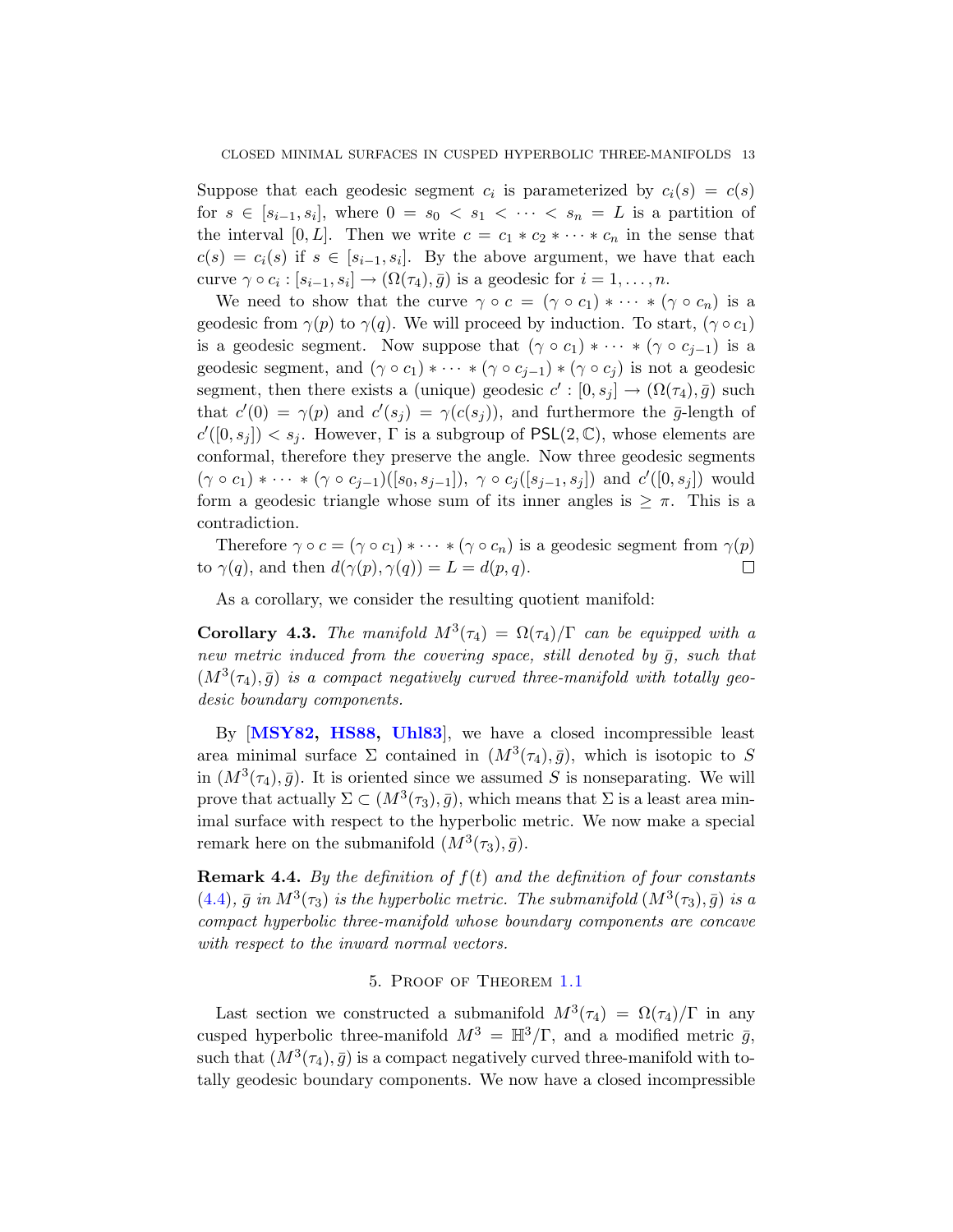least area minimal surface  $\Sigma$  in  $(M^3(\tau_4), \bar{g})$ . In this section, we prove Theo-rem [1.1](#page-2-0) by showing that the minimal surface  $\Sigma$  is contained in  $(M^3(\tau_3), g)$ , a hyperbolic subregion of  $(M^3(\tau_4), \bar{g})$ .

5.1. Minimal surface intersecting toric region. As before, we assume that the oriented cusped hyperbolic three-manifold  $M^3$  has k cusps, such that each maximal cusped region is parametrized by  $C_i = T_i^2 \times [0, \infty)$  for  $i = 1, \ldots, k$ . Suppose  $\rho : \pi_1(M^3) \to \text{PSL}_2(\mathbb{C})$  is the holonomy so that  $\Gamma = \rho(\pi_1(M^3)).$ 

Recall that there are four constants only depending on  $M^3$ :  $\tau_j = \log(jL_0)$ , for  $j = 1, 2, 3, 4$ . Assume that the embedded closed incompressible surface S is contained in  $M^3(\tau_1)$ . We consider a compact submanifold  $M^3(\tau_4)$  of  $M^3$ , equipped with the new metric  $\bar{g}$  (see Corollary [4.3\)](#page-12-0), so that  $(M^3(\tau_4), \bar{g})$  is a compact negatively curved three-manifold whose boundary components are all totally geodesic. By above arguments, we have a closed incompressible least area minimal surface  $\Sigma$  in  $(M^3(\tau_4), \bar{g})$ . We need to show the least area minimal surface  $\Sigma$  is contained in  $M^3(\tau_3)$ . If  $\Sigma$  does not intersect with  $T_i^2 \times {\tau_2}$ , then we are done (since it can not be contained entirely in the cusped region). Therefore we can just assume that  $\Sigma \cap (T_i^2 \times [0, \tau_2])$  is non-empty. We are interested in how it intersects with the region  $T_i^2 \times [0, \tau_4]$ :

<span id="page-13-0"></span>**Proposition 5.1.** Each component of the intersection  $\Sigma \cap (T_i^2 \times [0, \tau_4])$  is either a minimal disk whose boundary is a null-homotopic Jordan curve in  $T_i^2$   $\times$  {0}, or a minimal annulus whose boundary consists of essential Jordan curves in  $T_i^2 \times \{0\}$ .

*Proof.* Let  $\Sigma'$  be a component of  $\Sigma \cap (T_i^2 \times [0, \tau_4])$ . Since  $(M^3(\tau_4), \bar{g})$  is a compact negatively curved three-manifold with totally geodesic boundary components, so the least area minimal surface  $\Sigma$  is disjoint from its boundary. Therefore the boundary of  $\Sigma'$  is contained in  $T_i^2 \times \{0\}$ . Since  $\Sigma$  is incompressible while  $T_i^2$  is a torus, we have very few cases to consider:

- (i) Case I:  $\Sigma'$  is a surface of negative Euler characteristic, i.e., it a surface (with or without boundary) of genus  $\geq 2$ , or a torus with more than one boundary component, or a planar surface with more than 3 boundary components (topologically a sphere with more than 3 points removed, i.e., genus zero). Either case contradicts with the assumption that  $\Sigma$  is compressible.
- (ii) Case II:  $\Sigma'$  is an annulus whose boundary consists of two Jordan curves which are null-homotopic in  $T_i^2 \times \{0\}$ . In this case, we may pick up a Jordan curve  $\alpha \subset \Sigma'$  homotopic to either component of  $\partial \Sigma'$ , then  $\alpha$  is null-homotopic in  $T_i^2 \times [0, \tau_4] \subset M^3(\tau_4)$ . Then there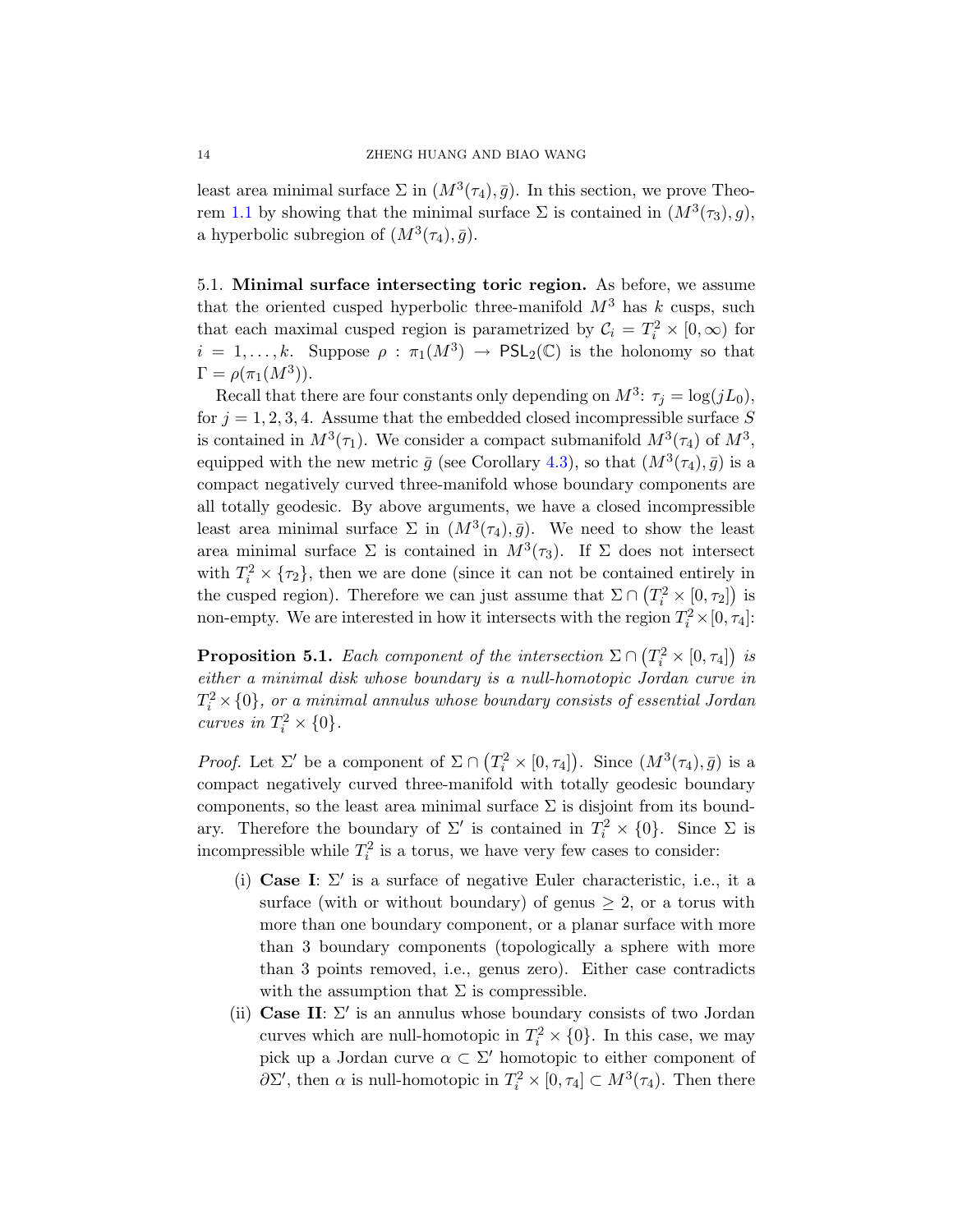exists a minimal disk  $D \subset \Sigma$  such that  $\partial D = \alpha$ , since  $\Sigma$  is incompressible and minimal in  $M^3(\tau_4)$ . By the argument in [[MY82](#page-18-18), pp.155–156], this minimal disk D itself must be contained in the compact three-manifold  $T_i^2 \times [0, \tau_4]$ . A contradiction.

Thus each component of  $\Sigma \cap (T_i^2 \times [0, \tau_4])$  is either a minimal disk whose boundary is a null-homotopic Jordan curve in  $T_i^2\times\{0\}$ , or a minimal annulus whose boundary consists of two essential Jordan curves in  $T_i^2 \times \{0\}$ .  $\Box$ 

5.2. Good positioned Jordan curves on tori. We start by making a definition of Jordan curves being in good position on a torus. This will be important for what follows.

**Definition 5.2.** Let  $M^3$  be a cusped hyperbolic three-manifold and  $C =$  $T^2\times [0,\infty)$  be a maximal cusped region of  $M^3$ . A Jordan curve (i.e., simple closed)  $\alpha \subset T^2 \times {\tau}$  is said to be in "good position" if one of the lifts of  $\alpha$  to  $\mathbb{H}^3$  is contained in  $A \times \{e^{\tau}\}\$ , where A is the fundamental domain of the parabolic group  $\Gamma_{\infty} = \langle z \mapsto z + \mu, z \mapsto z + \nu \rangle$  in the horosphere  $\{(x, y, 1) | (x, y) \in \mathbb{R}^2\}.$ 

It's easy to see from the definition, we have the following:

<span id="page-14-0"></span>**Proposition 5.3.** A Jordan curve  $\alpha \subset T^2 \times {\tau}$  is in good position if the Euclidean length of  $\alpha$  is less than min $\{2|\mu|, 2|\nu|, 2|\mu \pm \nu|\}$ , while it is not in good position if the Euclidean length of  $\alpha$  is at least min $\{2|\mu|, 2|\nu|, 2|\mu \pm \nu|\}.$ In particular, if  $\alpha \subset T^2 \times \{\tau\}$  is an essential Jordan curve, then  $\alpha$  is not in good position.

Recall from [\(4.4\)](#page-10-1) that we have 4 constants:  $\tau_j = \log(j \cdot L_0)$  for  $j =$  $1, 2, 3, 4$ , where the constant  $L_0$  is defined in  $(2.4)$ . And these constants are ordered:  $\tau_4 > \tau_3 > \tau_2 > \tau_1 > 0$ . As in the previous subsection, we assume  $\Sigma \cap (T_i^2 \times [0, \tau_2])$  is non-empty. We first observe the following fact:

<span id="page-14-1"></span>**Proposition 5.4.** Let  $\Sigma'$  be a component of  $\Sigma \cap (T_i^2 \times [0, \tau_4))$ . If there exists some  $\tau \in [0, \tau_2]$ , such that  $\Sigma' \cap (T_i^2 \times {\tau})$  consists of Jordan curves in good position, then each component of  $\Sigma' \cap (T_i^2 \times \{\tau'\})$  is also in good position for all  $\tau' \in [\tau, \tau_2]$ .

*Proof.* By Theorem [4.2,](#page-11-1) we can lift  $(M^3(\tau_4), \bar{g})$  to the truncated negatively curved space  $(\Omega(\tau_4), \bar{g})$  such that  $T_i^2 \times \{0\}$  is lifted to the horizontal plane passing through the point  $(0, 0, 1)$ . Suppose that the barycenter of the fundamental domain  $A_i$  of the parabolic group generated by  $z \mapsto z + \mu_i$  and  $z \mapsto z + \nu_i$  is the point  $(0, 0, 1)$ .

Suppose D is a component of  $\Sigma' \cap (T_i^2 \times [\tau, \tau_4])$  such that  $\partial D \subset T_i^2 \times$  $\{\tau\}$  is in good position, then by the arguments in Proposition [5.1,](#page-13-0) and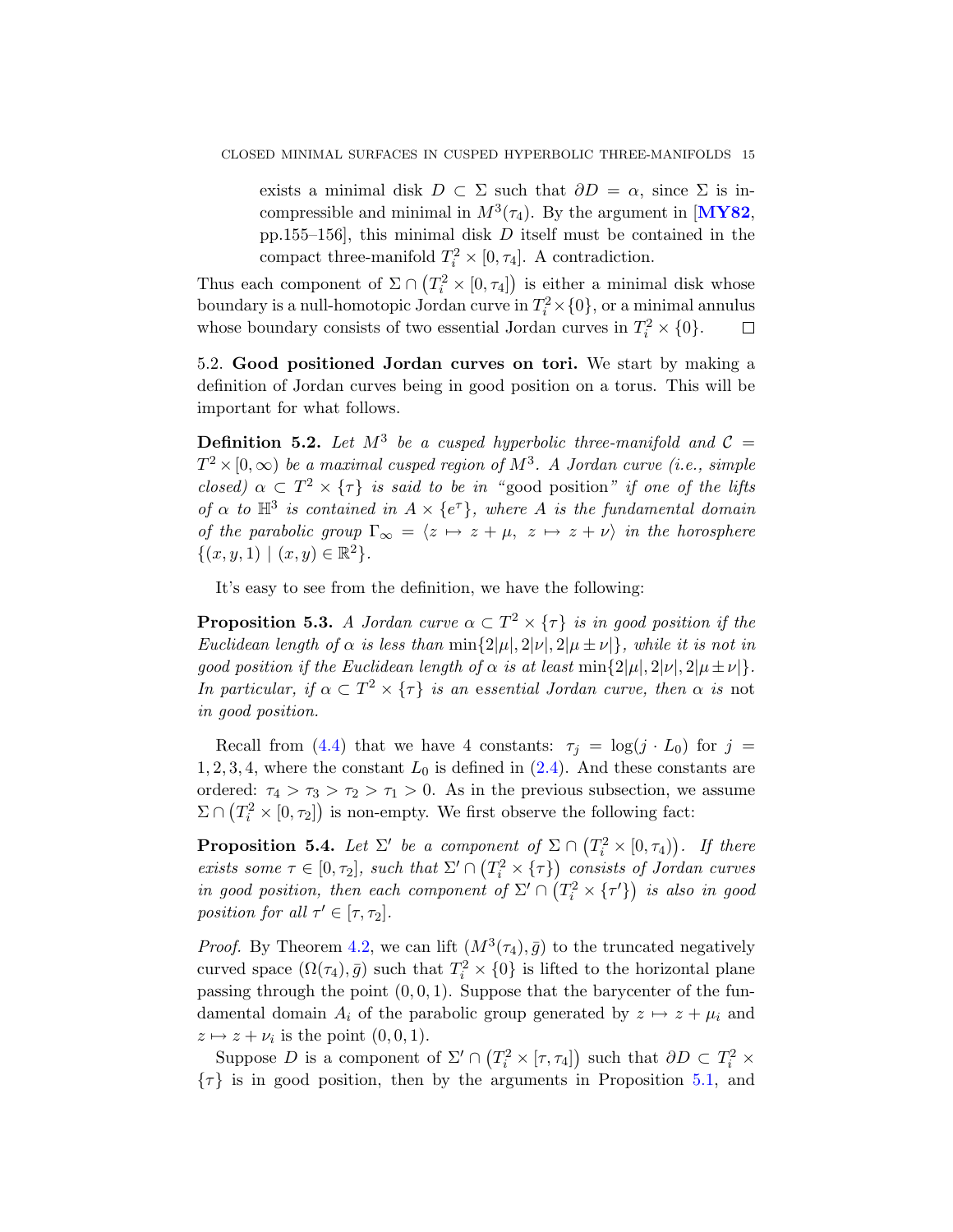Proposition [5.3,](#page-14-0) D must be a disk and ∂D must be a null-homotopic Jordan curve in  $T_i^2 \times \{\tau\}$ . Let  $\widetilde{D}$  be a lift of D such that  $\partial \widetilde{D} \subset A_i \times \{e^{\tau}\}$ .

We define the following:

(5.1) 
$$
\mathcal{B}_i = A_i \times [e^{\tau}, 4L_0].
$$

We want to show that D must be contained in  $\mathcal{B}_i$ . In fact, it is a minimal disk such that  $\partial \widetilde{D} \subset A_i \times \{e^{\tau}\}\$ is null-homotopic. Then we are left with very few cases:

- (i) The minimal disk  $\tilde{D}$  doesn't have any subdisk below the horizontal plane through the point  $(0, 0, e^{\tau})$ , since such a plane is convex with respect to the upward normal vectors (see the argument in [[MY82](#page-18-18), pp. 155–156]).
- (ii) Since all vertical planes are totally geodesic (see Theorem [3.3](#page-8-2) and Remark [3.4\)](#page-9-0), the minimal disk  $\widetilde{D}$  does not have any subdisk outside  $\mathcal{B}_i$  by Hopf's maximum principle.

Thus D must be contained in the domain  $\mathcal{B}_i$ . This is certainly true for the other lifts of D which are given by  $\gamma(\tilde{D})$  for  $\gamma \in \Gamma$ . By definition, for  $\tau' \geq \tau$ , each component of  $\Sigma' \cap (T_i^2 \times \{\tau'\})$  is in good position.  $\Box$ 

As a corollary, and taking advantage of Theorem [3.5](#page-9-1) that we can use semi-spheres as barriers, we find

<span id="page-15-0"></span>**Corollary 5.5.** If there exists some  $\tau \in [0, \tau_2]$ , such that  $\Sigma' \cap (T_i^2 \times {\tau})$ consists of Jordan curves in good position, then  $\Sigma'$  is contained in  $T_i^2 \times [0, \tau_3]$ , i.e.  $\Sigma'$  is a least area disk or annulus with respect to the hyperbolic metric.

*Proof.* Recall from [\(4.5\)](#page-11-2) and [\(4.6\)](#page-11-3), the modified metric is flat for  $t > 4L_0$ , and hyperbolic when  $t < 3L_0$ . For convenience, we denote two new constants:  $L_3 = \sqrt{e^{2\tau} + (\frac{L_0}{2})^2}$  and  $L_4 = \frac{\sqrt{65}}{2}$  $\frac{65}{2}L_0$ . Since  $\tau \leq \tau_2 = \log(2L_0)$ , so we have √

(5.2) 
$$
L_3 \le \frac{\sqrt{17}}{2} L_0 < 3L_0 < 4L_0 < L_4.
$$

Therefore  $A_i \times \{L_4\}$  is totally geodesic with respect to the metric  $\bar{g}$ .

We consider the subregion  $\mathcal{B}'_i$  of  $\mathcal{B}_i$ , which is defined by

<span id="page-15-1"></span>
$$
\mathcal{B}'_i = \mathcal{B}_i \cap \left\{ \bigcup_{L_3 \leq r \leq L_4} S_+^2(r) \right\} .
$$

by Theorem [3.5,](#page-9-1) the subregion  $\mathcal{B}'_i$  is foliated by the non-concave spherical caps with respect to the inward normal vectors. By the definition of  $L_0$  in [\(2.4\)](#page-5-1), the spherical cap  $\mathcal{B}_i \cap S^2_+(L_3)$  lies above  $A_i \times \{e^{\tau}\}.$ 

Recall from the proof of Proposition [5.4](#page-14-1) that D is a component of  $\Sigma' \cap$  $(T_i^2 \times [\tau, \tau_4])$  such that  $\partial D \subset T_i^2 \times {\tau}$  is in good position, and  $\widetilde{D}$  be a lift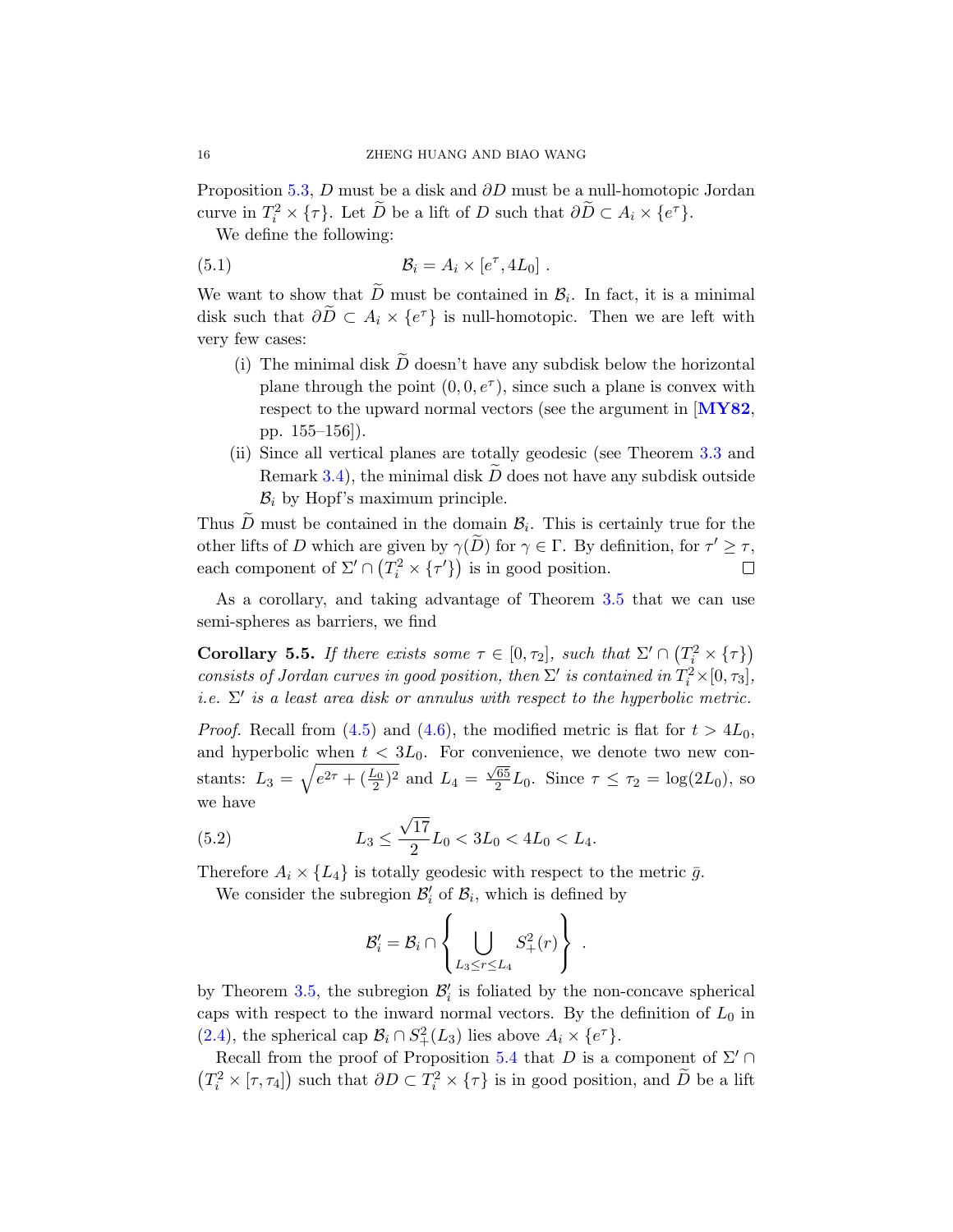of D such that  $\partial \widetilde{D} \subset A_i \times \{e^{\tau}\}\$ . Therefore by the maximum principle,  $\widetilde{D}$ is contained in  $\mathcal{B}_i$  and below the spherical cap  $\mathcal{B} \cap S^2_+(L_3)$ . In other words, the Euclidean height of  $\overline{D}$  is at most  $L_3$ .

By [\(5.2\)](#page-15-1), we have  $\tilde{D} \subset A_i \times [e^{\tau}, 3L_0]$ . This is true for other lifts of D which are given by  $\gamma(D)$ , for all  $\gamma \in \Gamma$ . Since the Kleinian group preserves the metric  $\bar{g}$  (Theorem [4.2\)](#page-11-1), we have  $D \subset T_i^2 \times [\tau, \tau_3]$ , and therefore

$$
\Sigma' \subset (T_i^2 \times [0, \tau]) \cup (T_i^2 \times [\tau, \tau_3]) = T_i^2 \times [0, \tau_3].
$$

5.3. Completing the proof. First we need a version of the co-area formula modified from that in  $[CG06, p.399]$  $[CG06, p.399]$  $[CG06, p.399]$ . The proof of  $(5.3)$  in the following Lemma [5.6](#page-16-0) can be found in [[Wan12](#page-19-7)].

<span id="page-16-0"></span>**Lemma 5.6.** If  $M^3$  is a Riemannian three-manifold with nonempty boundary  $\partial M^3$ , and F is a component of  $\partial M^3$  such that its s-neighborhood  $\mathscr{N}_s(F)$  ⊂  $M^3$  is a trivial normal bundle over itself. If  $\Sigma_1 \subset M^3$  is a surface such that  $\Sigma_1 \cap \mathscr{N}_s(F) \neq \emptyset$ , then

<span id="page-16-1"></span>(5.3) 
$$
\text{Area}(\Sigma_1 \cap \mathcal{N}_s(F)) = \int_0^s \int_{\Sigma_1 \cap \partial \mathcal{N}_\tau(F)} \frac{1}{\cos \theta} \, dl d\tau ,
$$

where the angle  $\theta$  is defined as follows: For any point  $q \in \Sigma_1$ , set  $\theta(q)$  to be the angle between the tangent space to  $\Sigma_1$  at q, and the radial geodesic which is through  $q$  (emanating from  $q$ ) and is perpendicular to  $F$ .

To complete the proof of the main theorem [1.1,](#page-2-0) we just need to find one  $\tau \in [0, \tau_2]$  to satisfy the assumption in Proposition [5.4.](#page-14-1) And we show this  $\tau$ may be chosen as just  $\tau_2$ :

<span id="page-16-2"></span>**Theorem 5.7.** Let  $\Sigma'$  be a component of  $\Sigma \cap (T_i^2 \times [0, \tau_4))$ , then any component of  $\Sigma' \cap (T_i^2 \times {\tau_2})$  is a Jordan curve in good position.

*Proof.* Assume that  $\Sigma'$  is a component of  $\Sigma \cap (T_i^2 \times [0, \tau_4))$  such that at least one component of  $\Sigma' \cap (T_i^2 \times {\{\tau_2\}})$  is not in good position, then by Propo-sition [5.4,](#page-14-1) for each  $\tau \in [0, \tau_2]$ ,  $\Sigma' \cap (T_i^2 \times {\tau})$  has at least one component that is not in good position.

By Proposition [5.3,](#page-14-0) for all  $\tau \in [0, \tau_2]$ , we have:

(5.4) Length 
$$
(\Sigma' \cap (T_i^2 \times \{\tau\})) \ge \min\{2|\mu_i|, 2|\nu_i|, 2|\mu_i \pm \nu_i|\}e^{-\tau}
$$
.

To apply the co-area formula [\(5.3\)](#page-16-1), we choose  $F = T_i^2 \times \{0\}$ , and for  $\tau \in [0, \tau_2]$ , we set

(5.5) 
$$
\mathcal{N}_{\tau}(F) = \left\{ p \in T_i^2 \times [0, \tau_2] \mid \text{dist}(p, F) \leq \tau \right\},
$$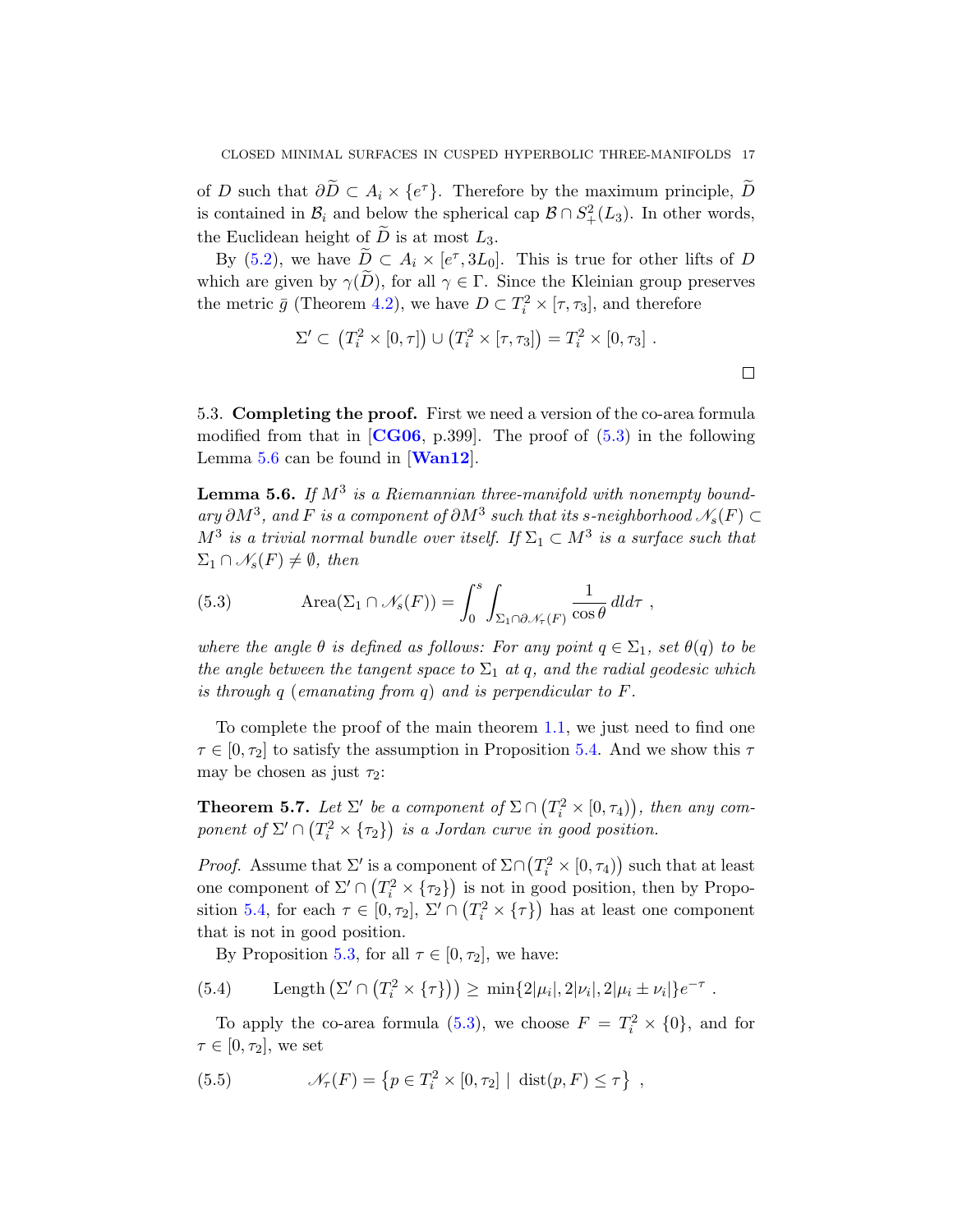where  $dist(\cdot, \cdot)$  is the hyperbolic distance function. Now we apply the co-area formula  $(5.3)$  to find:

Area 
$$
(\Sigma' \cap (T_i^2 \times [\tau_1, \tau_2])) = \int_{\tau_1}^{\tau_2} \int_{\Sigma' \cap \partial \mathcal{N}_{\tau}(F)} \frac{1}{\cos \theta} dld\tau
$$
  
\n $\geq \int_{\tau_1}^{\tau_2} \text{Length}(\Sigma' \cap \partial \mathcal{N}_{\tau}(F)) d\tau$   
\n $\geq \int_{\tau_1}^{\tau_2} \min \{2|\mu_i|, 2|\nu_i, 2|\mu_i \pm \nu_i||\} e^{-\tau} d\tau$   
\n $= \frac{\min \{|\mu_i|, |\nu_i, |\mu_i \pm \nu_i|\}}{L_0}$   
\n $\geq \frac{\min \{|\mu_i| \cdot |\nu_i|, |\mu_i - \nu_i| \cdot |\mu_i + \nu_i|\}}{L_0^2}$   
\n $= \min \{|\mu_i| \cdot |\nu_i|, |\mu_i - \nu_i| \cdot |\mu_i + \nu_i|\} e^{-2\tau_1}$   
\n $\geq \text{Area } (T_i^2 \times \{\tau_1\})$ .

Here we used the fact that  $L_0 \geq |\mu_i| + |\nu_i| \ (2.4)$  $L_0 \geq |\mu_i| + |\nu_i| \ (2.4)$  and  $\tau_j = \log(jL_0)$  for  $j = 1, 2.$ 

By Proposition [5.1,](#page-13-0)  $\Sigma'$  is either a least area disk or a least area annulus, but by above inequality, we may use the cut-and-paste technique to find a minimal surface in the same isotopic class of  $\Sigma'$  (with the same boundary as that of  $\Sigma'$ ) of less area. This is a contradiction. Hence any component of  $\Sigma' \cap (T_i^2 \times {\tau_2})$  is a Jordan curve in good position, and then any component of  $\Sigma \cap (T_i^2 \times {\{\tau_2\}})$  is also in good position.  $\Box$ 

We may now complete the proof:

**Proof of Theorem [1.1.](#page-2-0)** By Theorem [5.7,](#page-16-2) all components of  $\Sigma \cap (T_i^2 \times \{\tau_2\})$ are in good position, then by Corollary [5.5,](#page-15-0) each component of  $\Sigma \cap (T_i^2 \times$  $[0, \tau_4]$ ) is disjoint from  $T_i^2 \times (\tau_3, \tau_4]$ . Therefore we have

$$
\Sigma \cap (T_i^2 \times [0, \tau_4]) \subset T_i^2 \times [0, \tau_3], \text{ for } i = 1, \dots, k ,
$$

which implies that  $\Sigma$  is a minimal surface with respect to the hyperbolic metric. It is embedded and oriented since it is isotopic to a closed incompressible surface S which is embedded and non-separating.  $\Box$ 

#### **REFERENCES**

- <span id="page-17-1"></span>[Ada05] Colin Adams, Hyperbolic knots, Handbook of knot theory, Elsevier B. V., Amsterdam, 2005, pp. 1–18.
- <span id="page-17-0"></span>[And83] Michael T. Anderson, Complete minimal hypersurfaces in hyperbolic nmanifolds, Comment. Math. Helv. 58 (1983), no. 2, 264–290.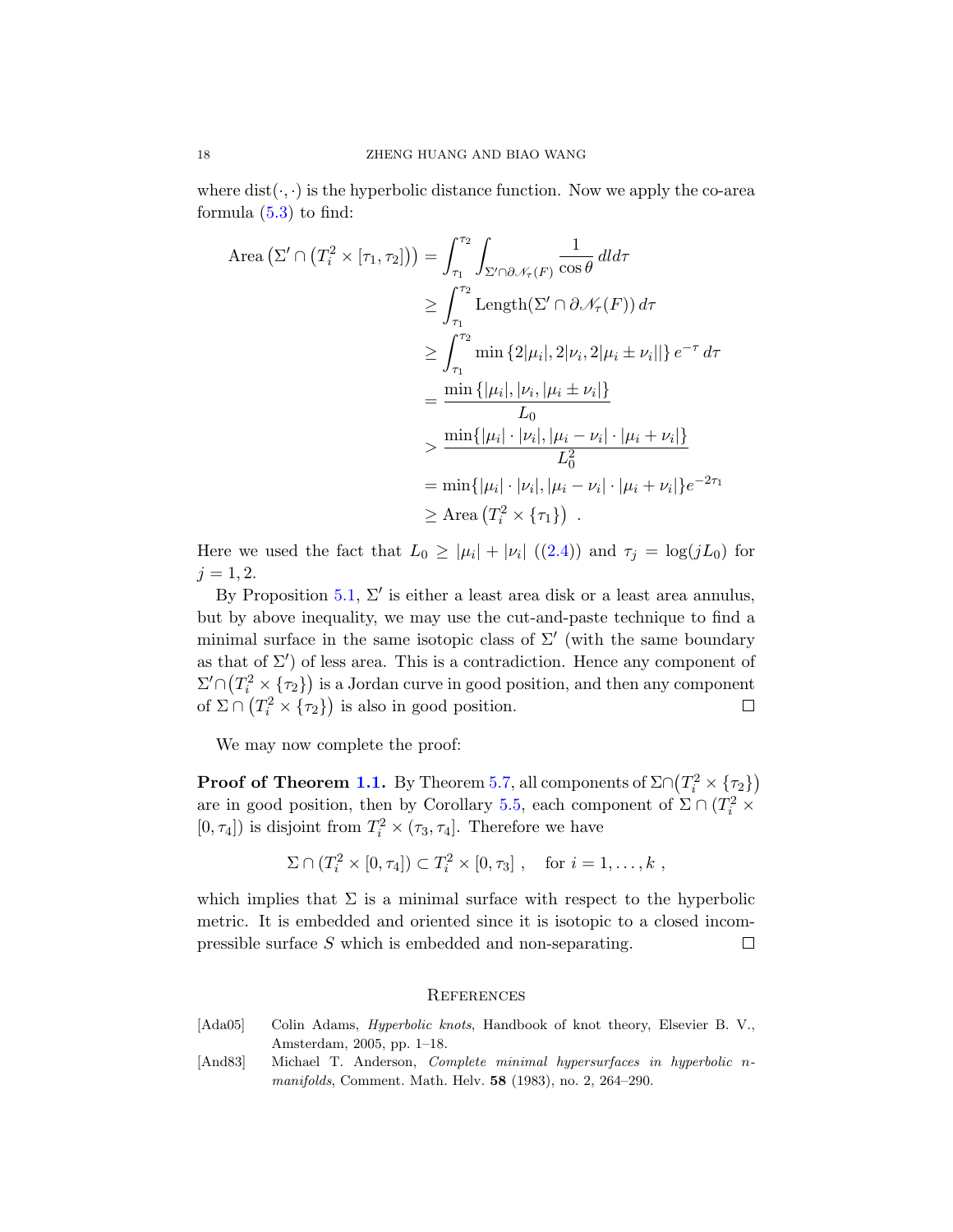#### CLOSED MINIMAL SURFACES IN CUSPED HYPERBOLIC THREE-MANIFOLDS 19

- <span id="page-18-14"></span>[BC15] Mark D. Baker and Daryl Cooper, Finite-volume hyperbolic 3-manifolds contain immersed quasi-Fuchsian surfaces, Algebr. Geom. Topol. 15 (2015), no. 2, 1199–1228.
- <span id="page-18-17"></span>[BH99] Martin R. Bridson and André Haefliger, Metric spaces of non-positive curvature, Grundlehren der Mathematischen Wissenschaften [Fundamental Principles of Mathematical Sciences], vol. 319, Springer-Verlag, Berlin, 1999.
- <span id="page-18-19"></span>[CG06] Danny Calegari and David Gabai, Shrinkwrapping and the taming of hyperbolic 3-manifolds, J. Amer. Math. Soc. 19 (2006), no. 2, 385–446.
- <span id="page-18-0"></span>[CHMR14] P. Collin, L. Hauswirth, L. Mazet, and H. Rosenberg, Minimal surfaces in finite volume non compact hyperbolic 3-manifolds, preprint, arXiv:1405.1324 (2014).
- <span id="page-18-5"></span>[FHS83] Michael Freedman, Joel Hass, and Peter Scott, Least area incompressible sur*faces in 3-manifolds*, Invent. Math. **71** (1983), no. 3, 609–642.
- <span id="page-18-6"></span>[GHW10] Ren Guo, Zheng Huang, and Biao Wang, Quasi-Fuchsian three-manifolds and metrics on Teichmüller space, Asian J. Math. 14 (2010), no. 2, 243–256.
- <span id="page-18-8"></span>[HL12] Zheng Huang and Marcello Lucia, Minimal immersions of closed surfaces in hyperbolic three-manifolds, Geom. Dedicata 158 (2012), 397-411.
- <span id="page-18-4"></span>[HS88] Joel Hass and Peter Scott, The existence of least area surfaces in 3-manifolds, Trans. Amer. Math. Soc. 310 (1988), no. 1, 87–114.
- <span id="page-18-7"></span>[HW13] Zheng Huang and Biao Wang, On almost-Fuchsian manifolds, Trans. Amer. Math. Soc. 365 (2013), no. 9, 4679–4698.
- <span id="page-18-9"></span>[HW15] , Counting minimal surfaces in quasi-fuchsian manifolds, Trans. Amer. Math. Soc. **367** (2015), 6063-6083.
- <span id="page-18-2"></span>[KS07] Kirill Krasnov and Jean-Marc Schlenker, Minimal surfaces and particles in 3-manifolds, Geom. Dedicata 126 (2007), 187–254.
- <span id="page-18-16"></span>[Lóp13] Rafael López, Constant mean curvature surfaces with boundary, Springer Monographs in Mathematics, Springer, Heidelberg, 2013.
- <span id="page-18-15"></span>[Mar07] Albert Marden, Outer circles, Cambridge University Press, Cambridge, 2007, An introduction to hyperbolic 3-manifolds.
- <span id="page-18-1"></span>[Mee06] William H. Meeks, III, Applications of minimal surfaces to the topology of three-manifolds, Surveys in differential geometry. Vol. X, Surv. Differ. Geom., vol. 10, Int. Press, Somerville, MA, 2006, pp. 95–108.
- <span id="page-18-10"></span>[Mos73] G. D. Mostow, *Strong rigidity of locally symmetric spaces*, Princeton University Press, Princeton, N.J., 1973, Annals of Mathematics Studies, No. 78.
- <span id="page-18-12"></span>[MR92] William Menasco and Alan W. Reid, Totally geodesic surfaces in hyperbolic link complements, Topology '90 (Columbus, OH, 1990), Ohio State Univ. Math. Res. Inst. Publ., vol. 1, de Gruyter, Berlin, 1992, pp. 215–226.
- <span id="page-18-3"></span>[MSY82] William H. Meeks, III, Leon Simon, and Shing Tung Yau, Embedded minimal surfaces, exotic spheres, and manifolds with positive Ricci curvature, Ann. of Math. (2) **116** (1982), no. 3, 621-659.
- <span id="page-18-18"></span>[MY82] William H. Meeks, III and Shing Tung Yau, The existence of embedded minimal surfaces and the problem of uniqueness, Math. Z. 179 (1982), no. 2, 151–168.
- <span id="page-18-13"></span>[MZ08] Joseph D. Masters and Xingru Zhang, Closed quasi-Fuchsian surfaces in hyperbolic knot complements, Geom. Topol. 12 (2008), no. 4, 2095–2171.
- <span id="page-18-11"></span>[Pra73] Gopal Prasad, Strong rigidity of Q-rank 1 lattices, Invent. Math. 21 (1973), 255–286.